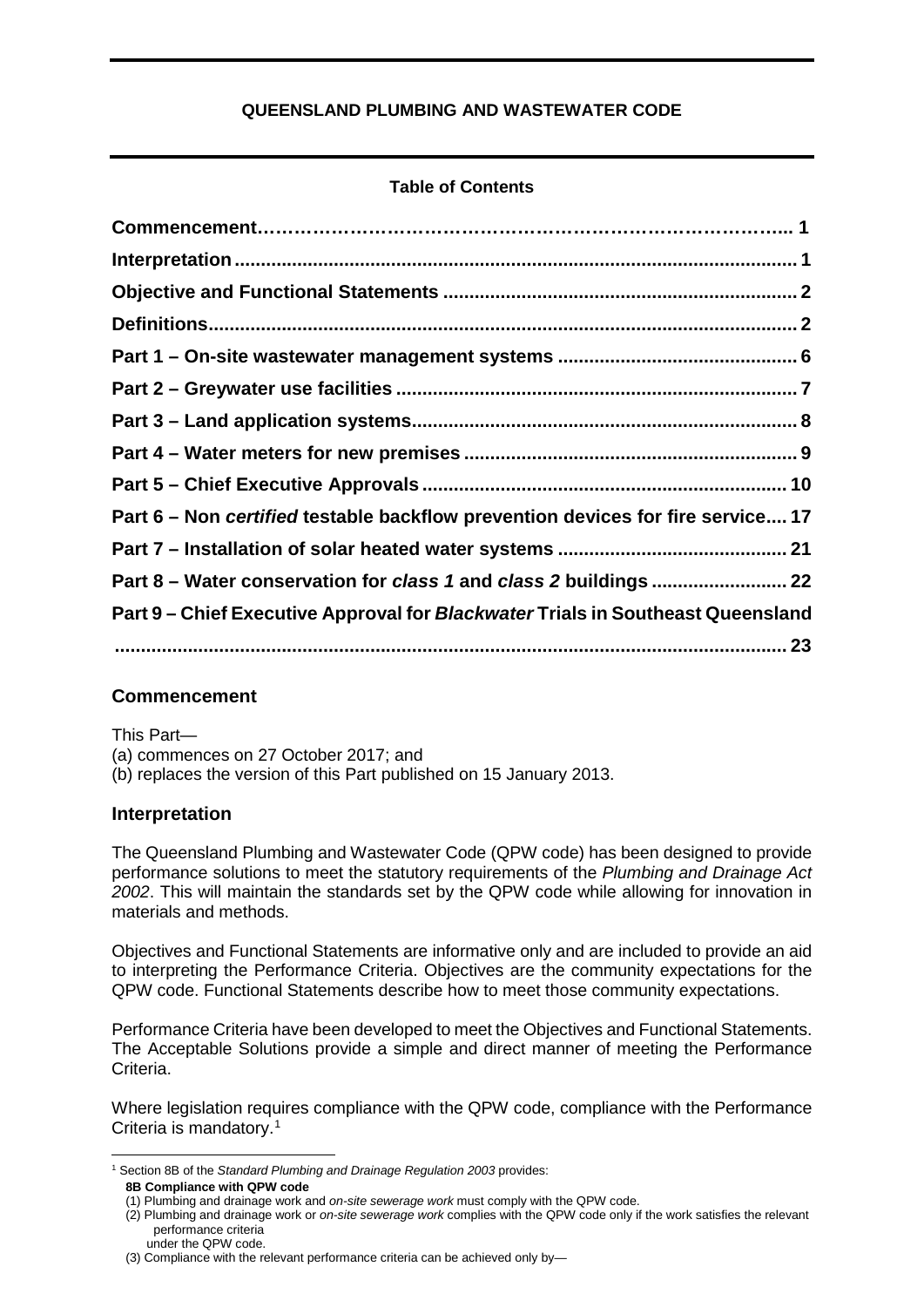Unless otherwise provided by the QPW code, the requirements of the relevant Australian and New Zealand Standards are applicable<sup>[2](#page-1-2)</sup>. Where there is any inconsistency, or the QPW code has additional requirements, the QPW code prevails.

The Australian / New Zealand Standards referred to in the QPW code, are taken to apply to all *on-site wastewater management systems* and *greywater use facilities* assessed under the *Plumbing and Drainage Act 2002* regardless of the limitations expressed in the relevant standard.<sup>[3](#page-1-3)</sup>

## <span id="page-1-0"></span>**Objective and Functional Statements**

The QPW code adopts the Objective, Functional Statement and Verification Methods of Part F1 of the Plumbing Code of Australia.

## <span id="page-1-1"></span>**Definitions**

Unless noted otherwise, all terms have the same meaning as defined in the *Plumbing and Drainage Act 2002, Standard Plumbing and Drainage Regulation 2003* or a relevant Australian/New Zealand Standard.

If a definition given in a relevant standard is inconsistent with the Act, Regulation or the QPW code, the legislation (i.e. the Act or Regulation) prevails, to the extent of the inconsistency.

Note: *Italicised* words within the body of the text, other than legislation titles, are defined below.

*amenity* means an attribute which contributes to the health, physical independence, comfort and well being of people.

*apparatus* for supplying water to premises, includes a *water meter*.

*applied provisions* has the meaning provided in Schedule 1 of the *Standard Plumbing and Drainage Regulation 2003.*

*automatic switching device* controls the *water supply* to plumbing outlets by automatically switching from *rainwater tank* water to the *water service* when the water level in the *rainwater tank* is insufficient to meet household demand.

*blackwater* is defined as:

- (a) the waste discharged from the human body into a toilet, and
- (b) the water used for the discharge.

*certified* means a plumbing or drainage product approved by a Conformity Assessment Body (CAB) in accordance with the *Product code authorisation and certification.*

*classes 1,2,4,5,6,7, 8 and 9,* in relation to a building, mean the definitions as specified in Part A3.2 of Volume One of the Building Code of Australia.

*closed loop greywater treatment system* means a system incorporating: (i) a source water tank containing *greywater* from appliance/s,

- (a) complying with the relevant acceptable solution under the QPW code; or
- (b) formulating an alternative solution that—
	- (i) satisfies the performance criteria; and

- <span id="page-1-2"></span><sup>2</sup> *Standard Plumbing and Drainage Regulation 2003* s 9 requires compliance with Australian and New Zealand Standards 3500.0 to .2 and .4 and 1546.1 and .3 and 1547
- <span id="page-1-3"></span>3 Example: the definitions of design loading rate and design irrigation rate are separately defined in AS/NZ 1547 (On-site domestic-wastewater management). This standard is an "*applied provision*" under the *Standard Plumbing and Drainage Regulation 2003* and therefore applies to the interpretation of the QPW Code.

<u>.</u>

<sup>(</sup>ii) is shown to be at least equivalent to the relevant acceptable solution under the QPW code; or (c) a combination of paragraphs (a) and (b).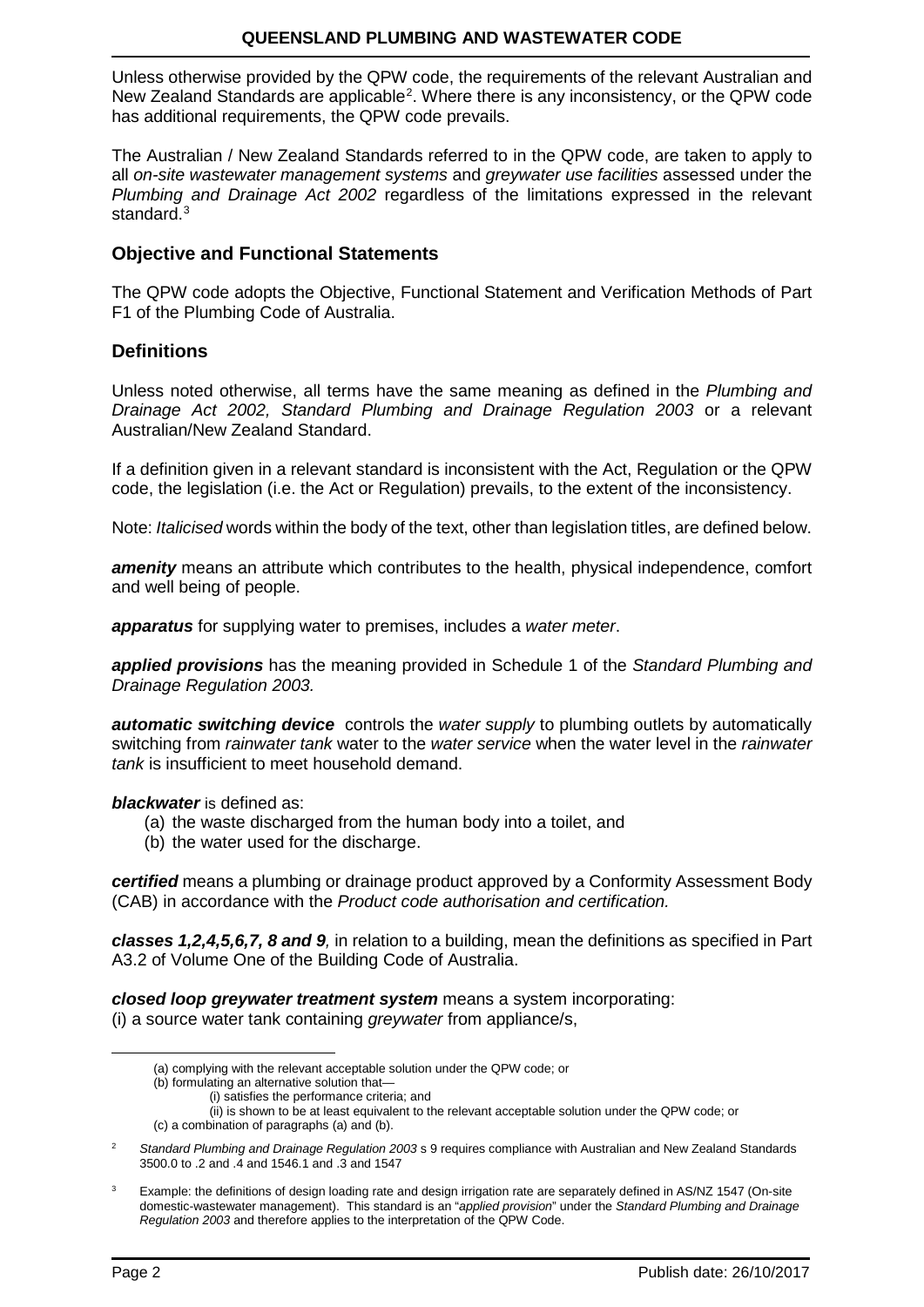- (ii) a *greywater treatment plant,*
- (iii) provision for make up water,

(iv) provision for bleed water to be disposed of to sewer or approved discharge point; and (v) a treated water storage tank used to supply the treated water to appliance/s for re-use.

## *Common area* means an area of *common property*.

*Common property* has the meaning provided in section 10 of the *Body Corporate and Community Management Act 1997.*

*Complying valve* means a device incorporated as part of the *water meter* which a *water service provider* can use to securely restrict the flow of water, either partially or fully, to the *meterable premises,* installed upstream of a *water meter*.

*Community titles scheme* see section 10 of the *Body Corporate and Community Management Act 1997.*

**Design life** means the period during which the item is designed to meet the performance criteria*.* It is to be a minimum of 15 years.

*Dry-vault toilet* means a toilet which is not a chemical, composting or incinerating toilet.

*Efficient irrigation system* means a fixed *outdoor irrigation system* consisting of a network of permanent piping connected to *emitters* which has been designed and installed to water a specific landscape area and will reduce the maximum output capacity.

*emitter* means a device of any kind fitted on a pipe which is operated under pressure to discharge water in a spray, mist or drip form. Common types of *emitters* include drippers, micro-sprayers, pop-up and gear-drive sprays and fixed sprinkler heads.

*greywater* means wastewater from a bath, basin, kitchen, laundry or shower, whether or not the wastewater is contaminated with human waste.

*greywater application area* means an area in which *greywater* is disposed of by subsurface or surface irrigation.

#### *greywater diversion device*—

- 1. A *greywater diversion device* is a device that consists of—
	- (a) a diversion device with the characteristics mentioned in paragraph 2; and
	- (b) a filtering system that uses a coarse filter to remove solids from *greywater*.
- 2. For paragraph 1, the characteristics are that the device—
	- (a) directs and diverts *greywater* to sanitary drainage or a *greywater application area*; and
	- (b) automatically diverts *greywater* from the facility to sanitary drainage if the facility does not work properly or at all; and
	- (c) allows the manual diversion of *greywater* from the facility To sanitary drainage.

*greywater treatment plant* means a treatment *plant* installed on premises for treating, on the premises in a day, *greywater* generated on the premises.

*greywater use facility* means a facility that consists of—

- (a) a *greywater diversion device* and a *greywater application area*; or
- (b) a *greywater treatment plant* and a *greywater application area*; or
- (c) a *greywater treatment plant*.

*heated water* has the meaning given by the Plumbing Code of Australia.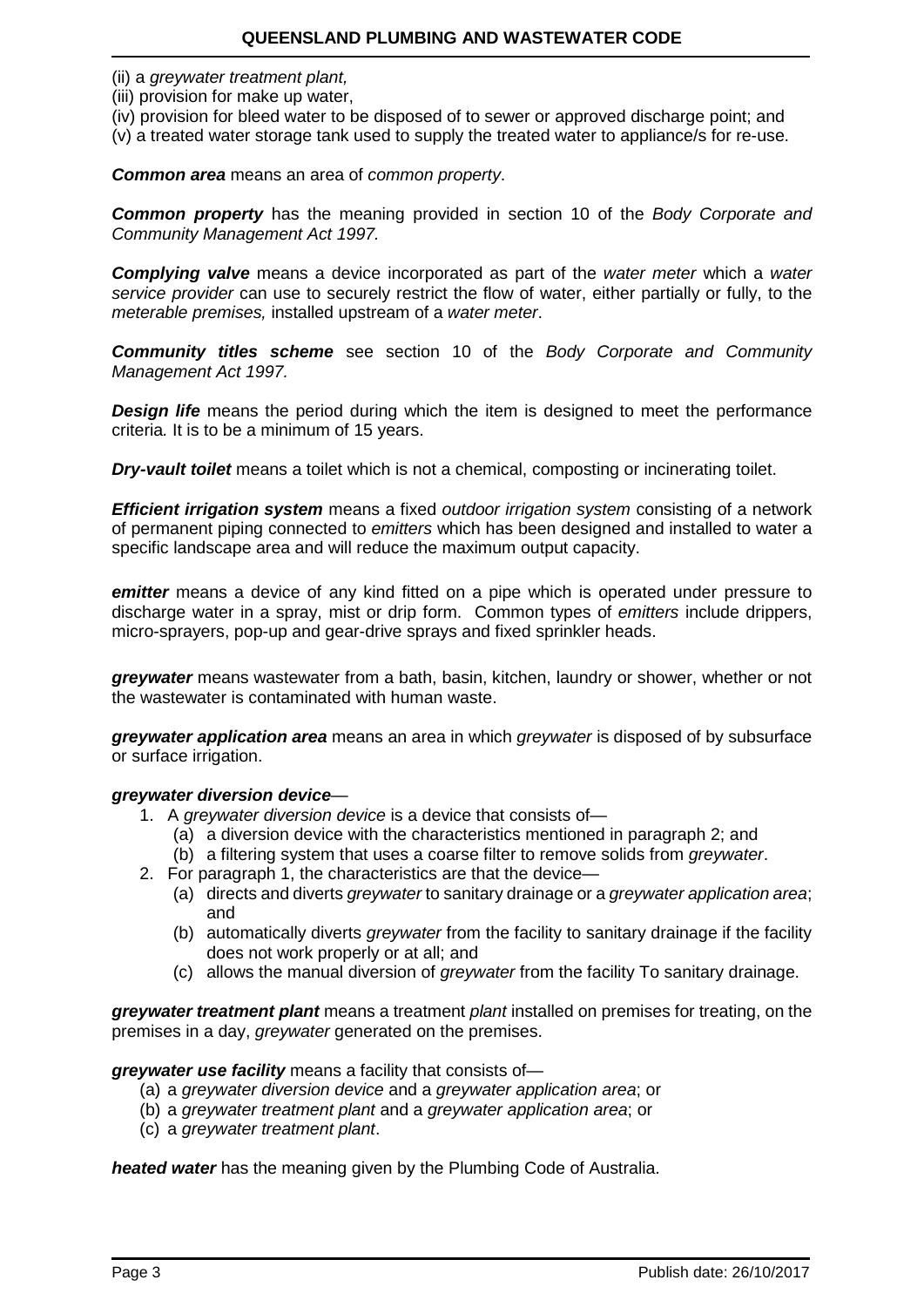*land application area* means an area in which effluent from an *on-site sewage treatment plant, greywater treatment plant or greywater diversion device* is disposed of by subsurface or surface irrigation.

*land application system* means a *greywater application area* associated with a *greywater use facility* or a *land application area* associated with an *on-site sewerage facility.*

#### *meterable premises* means:

- (a) all *class 1* buildings; and
- (b) each lot within a *community title scheme*, including the *common property,* in a *water service provider's* area; and
- (c) the *sole-occupancy unit* of a *class 2, 4, 5, 6, 7* or *8* building in a *water service provider's* area*;* and
- (d) each *storey* of a *class 5* building in a *water service provider's* area where the building consists of more than one *storey* and *sole-occupancy units* are not identified at the time of the building's plumbing compliance assessment*.*

**on-site sewage treatment plant** is a sewage treatment *plant* installed or to be installed on premises as part of an *on-site sewerage facility* for the premises.

#### *on-site sewerage facility* means:

a facility, other than an environmentally relevant *on-site sewerage facility* or a *dry-vault toilet*, installed on premises for—

- (a) treating, on the premises sewage generated on the premises, and disposing of the resulting effluent—
	- (i) on part of the premises (commonly called a '*land application area*'); or
	- (ii) off the premises by common effluent drainage or by collection from a tank on the premises; or
- (b) storing on the premises sewage generated on the premises for its subsequent disposal off the premises by collection from the premises; or
- (c) chemically treating, composting or incinerating toilet waste.

*on-site sewerage work* means building, installing or changing an *on-site sewerage facility*, including, for example, building, installing or changing an *on-site sewerage facility* for testing purposes.

*on-site wastewater management system* means a system installed on premises that receives and treats wastewater generated on the premises and applies the resulting effluent to an approved disposal or *land application area* (including an *on-site sewerage facility* but excluding a *greywater use facility*).

*outdoor irrigation system* means a network of permanent piping connected to *emitters* which has been designed and installed to water a specific landscape area.

*plant* means an *on-site sewage treatment plant* or a *greywater treatment plant.*

*public area* means an area to which the public has lawful access, for example, a footpath.

*product code authorisation and certification* means product authorisation and certification under the document in force from time to time called 'Plumbing Code of Australia', produced for all State Governments by the National Plumbing Regulators Forum.

*rainwater tank* means a covered tank or combination of covered tanks used to collect rainwater from a building roof.

*sole-occupancy unit*, in relation to a building, means—

(a) a room or other part of the building for occupation by one or a joint owner, lessee, tenant , or other occupier to the exclusion of any other owner, lessee, tenant, or other occupier, including, for example—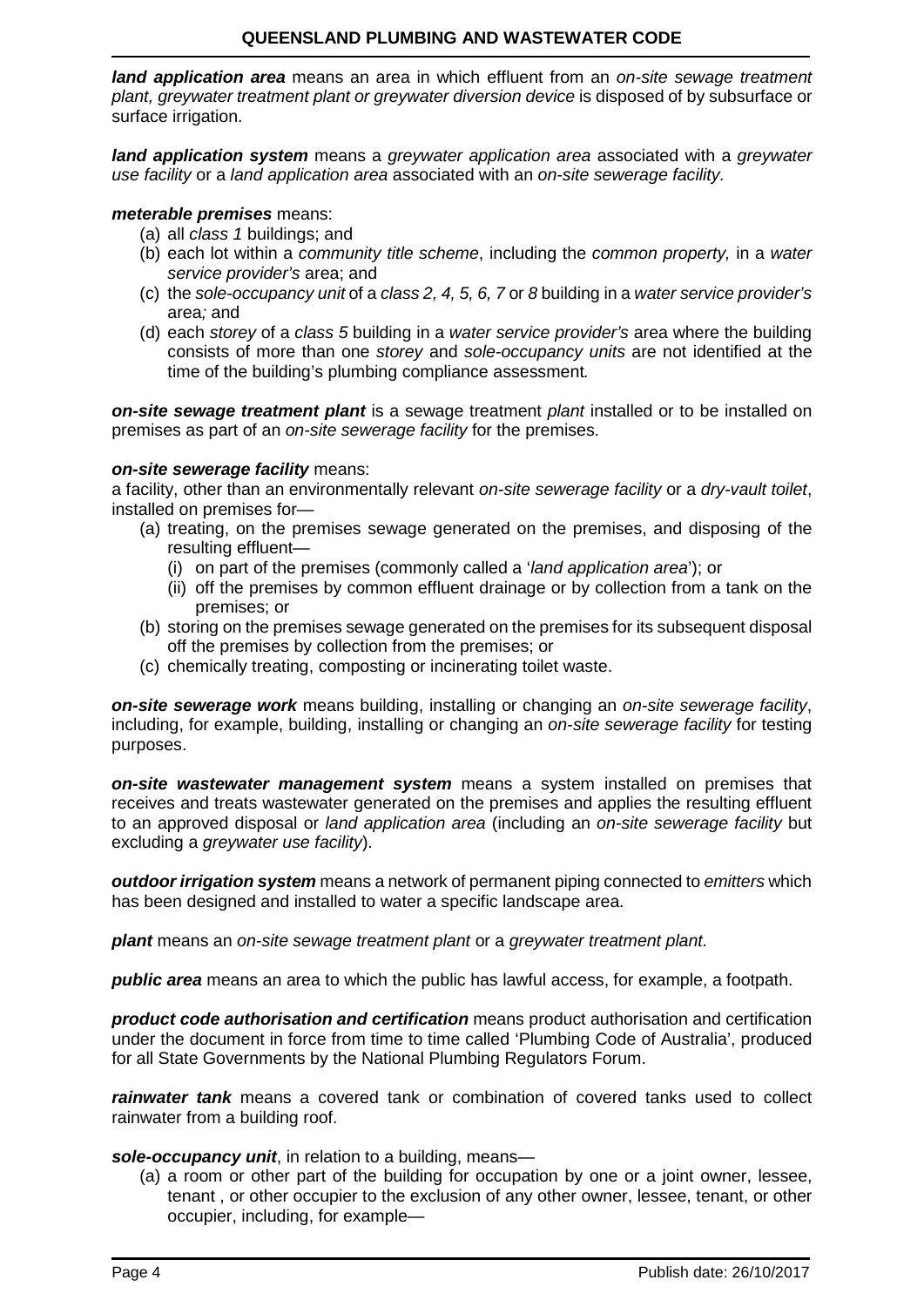- (i) a dwelling; or
- (ii) a room or suite of associated rooms in a building classified under the Building Code of Australia as a *class 2, 4, 5, 6, 7* or *8* building; or
- (b) any part of the building that is a *common area* or *common property.*

*storey* means a space within a building which is situated between one floor level and the floor level next above, or if there is no floor next above, the ceiling or roof above, but not-

- (a) a space that contains only-
	- (i) a lift shaft, stairway or meter room; or
	- (ii) a bathroom, shower room, laundry, water closet, or sanitary compartment; or
	- (iii) accommodation intended for not more than 3 vehicles; or
	- (iv) a combination of the above; or
- (b) a mezzanine.

*trickle top-up system* means a system that provides an approved plumbing connection between the *water service* and a *rainwater tank* in accordance with AS/NZS 3500.1:2003.

*water meter* means a device, including equipment related to the device, for measuring the volume of water supplied to premises $4$ .

*Example of equipment related to the device— a pulse meter associated with the device.*

*water supply* means the plumbing supplying water to *meterable premises* from a *water service.*

*water service* has the same meaning as provided in The *Water Supply (Safety and Reliability) Act 2008.*

*water service provider,* for premises, means the person registered under the *Water Supply (Safety and Reliability) Act 2008*, chapter 2, part 3, as the *water service provider* for retail *water services* for the premises.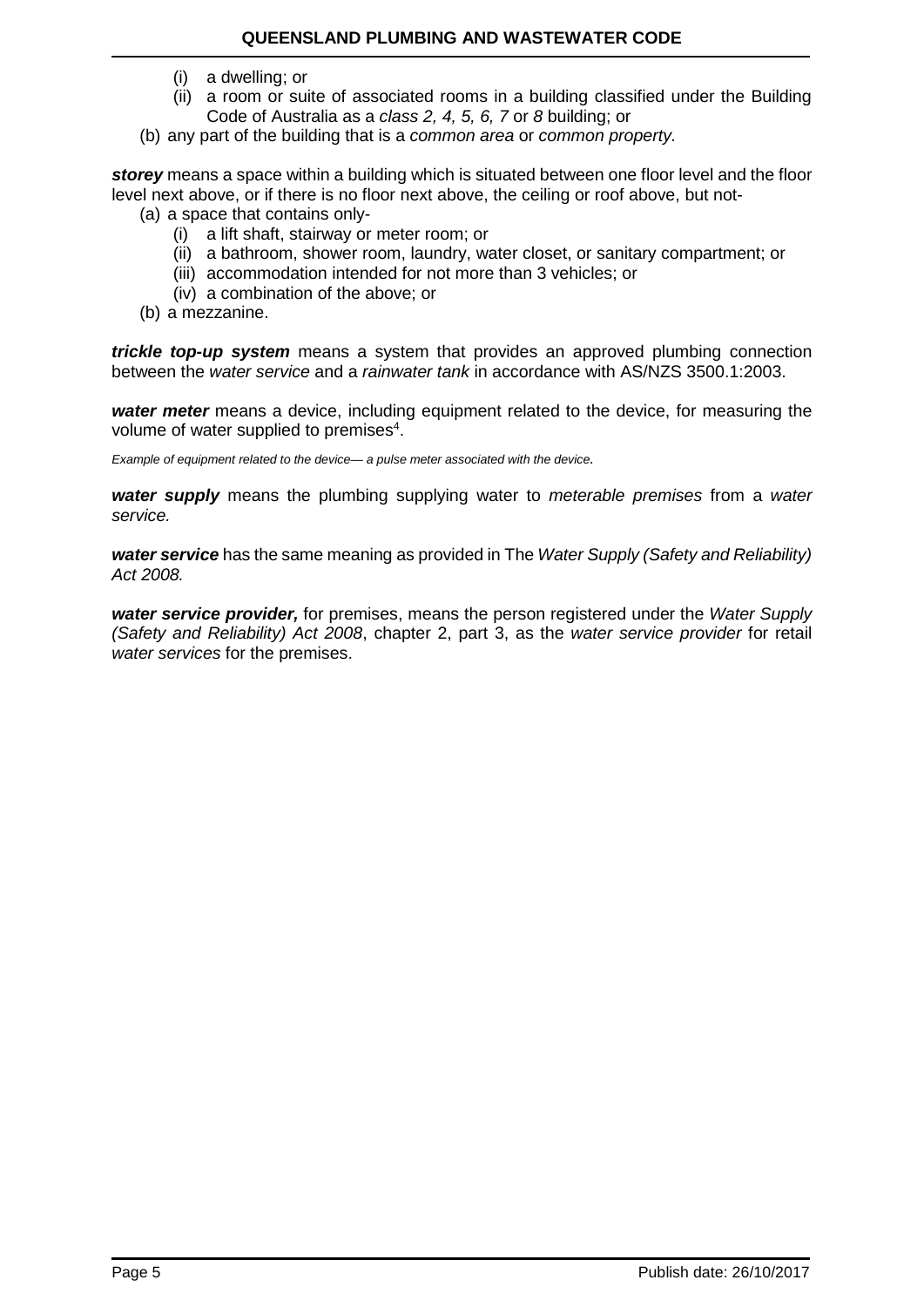# <span id="page-5-0"></span>**Part 1 –** *On-site wastewater management systems*

<span id="page-5-1"></span>

|                | <b>PERFORMANCE</b>                                                                                                                                                                                                                                                                                                                                                                                                                                                                                                                                                                                                                                                                                                                                                                                                                                                                                                                                                                                                                                                                                                                                                                                                                                                                                                                                                                                                                                                                                                                | <b>CRITERIA</b> |                |                   | <b>ACCEPTABLE SOLUTIONS</b>                                                                                                                                                                                                                                                                                                                                                                                                                                                                                                                                                                     |
|----------------|-----------------------------------------------------------------------------------------------------------------------------------------------------------------------------------------------------------------------------------------------------------------------------------------------------------------------------------------------------------------------------------------------------------------------------------------------------------------------------------------------------------------------------------------------------------------------------------------------------------------------------------------------------------------------------------------------------------------------------------------------------------------------------------------------------------------------------------------------------------------------------------------------------------------------------------------------------------------------------------------------------------------------------------------------------------------------------------------------------------------------------------------------------------------------------------------------------------------------------------------------------------------------------------------------------------------------------------------------------------------------------------------------------------------------------------------------------------------------------------------------------------------------------------|-----------------|----------------|-------------------|-------------------------------------------------------------------------------------------------------------------------------------------------------------------------------------------------------------------------------------------------------------------------------------------------------------------------------------------------------------------------------------------------------------------------------------------------------------------------------------------------------------------------------------------------------------------------------------------------|
| <b>P1</b>      | On-site wastewater management systems must be<br>designed, constructed, installed and maintained in<br>such a manner as to-                                                                                                                                                                                                                                                                                                                                                                                                                                                                                                                                                                                                                                                                                                                                                                                                                                                                                                                                                                                                                                                                                                                                                                                                                                                                                                                                                                                                       |                 | A <sub>1</sub> | (a)               | Wastewater must be dispose of in a land<br>application area which complies with Part 3 of<br>the QPW code; and                                                                                                                                                                                                                                                                                                                                                                                                                                                                                  |
|                | (a) protect public health by ensuring that risks<br>associated with the dispersal of wastewater to<br>the land application area are minimised; and                                                                                                                                                                                                                                                                                                                                                                                                                                                                                                                                                                                                                                                                                                                                                                                                                                                                                                                                                                                                                                                                                                                                                                                                                                                                                                                                                                                |                 |                | (b)               | The on-site wastewater management system<br>otherwise complies with the applied provisions;<br>and                                                                                                                                                                                                                                                                                                                                                                                                                                                                                              |
|                | (b) protect the environment by ensuring-<br>(i) surface and ground water are not polluted;<br>(ii) soil productivity is maintained or enhanced;<br>and<br>minimise the impacts on and maintain and<br>(c)<br>enhance amenity by ensuring it has no adverse<br>impact on-<br>(i) the built environment; and<br>(ii) persons on and nearby the premises,<br>for the design life of the facility.                                                                                                                                                                                                                                                                                                                                                                                                                                                                                                                                                                                                                                                                                                                                                                                                                                                                                                                                                                                                                                                                                                                                    |                 |                | (c)               | The on-site wastewater management system<br>must be<br>operated<br>and maintained<br>in.<br>accordance<br>with<br>the<br>designer's<br>or<br>manufacturer's instructions.                                                                                                                                                                                                                                                                                                                                                                                                                       |
| P <sub>2</sub> | On-site wastewater management systems that<br>facilitate on-site storage, treatment, disposal or re-<br>use of wastewater must be designed, constructed<br>and installed-<br>(a) with adequate treatment and storage capacity<br>for the volume of waste and frequency of<br>disposal;<br>(b) with adequate size, strength and rigidity for the<br>nature, flow rates, volume of wastes and/or<br>waste products which must be processed;<br>(c) with adequate vehicle access for collection, if<br>required;<br>(d) to avoid the likelihood of contamination of any<br>drinking water supplies;<br>(e) to avoid the likelihood of contamination of soils,<br>ground water and waterways;<br>from materials which are impervious both to the<br>(t)<br>waste for which disposal is required and to<br>water;<br>(g) to avoid the likelihood of foul air and gases<br>accumulating within or entering into buildings;<br>(h) to avoid the likelihood of unauthorised access by<br>people to permit cleaning, maintenance,<br>measurement and performance sampling;<br>to avoid the likelihood of surface water and<br>(i)<br>stormwater entering the system;<br>to avoid the likelihood of uncontrolled discharge;<br>(j)<br>(k) to permit the manufacturer, model, serial number<br>and designed capacity to be reasonable ably<br>easily identifiable after installation;<br>to minimise nuisance eg noise to the occupants<br>(1)<br>of neighbouring properties; and<br>(m) so that the installation throughout its design life |                 | A2             | (a)<br>(b)<br>(c) | The size determination, design and installation<br>of septic tanks must be in accordance with<br>AS/NZS 1546.1; and the size determination,<br>design and installation of aerated wastewater<br>treatment systems must be in accordance with<br>AS/NZS 1546.3; and<br>The<br>installation,<br>design,<br>construction,<br>replacement,<br>repair,<br>alteration<br>and<br>maintenance of all sanitary plumbing and<br>drainage systems must be in accordance with<br>AS/NZS 3500.2;and<br>The management of on-site wastewater<br>management systems must be in accordance<br>with AS/NZS 1547. |
|                | will continue to satisfy the requirements of items<br>(a) to $(m)$ .                                                                                                                                                                                                                                                                                                                                                                                                                                                                                                                                                                                                                                                                                                                                                                                                                                                                                                                                                                                                                                                                                                                                                                                                                                                                                                                                                                                                                                                              |                 |                |                   |                                                                                                                                                                                                                                                                                                                                                                                                                                                                                                                                                                                                 |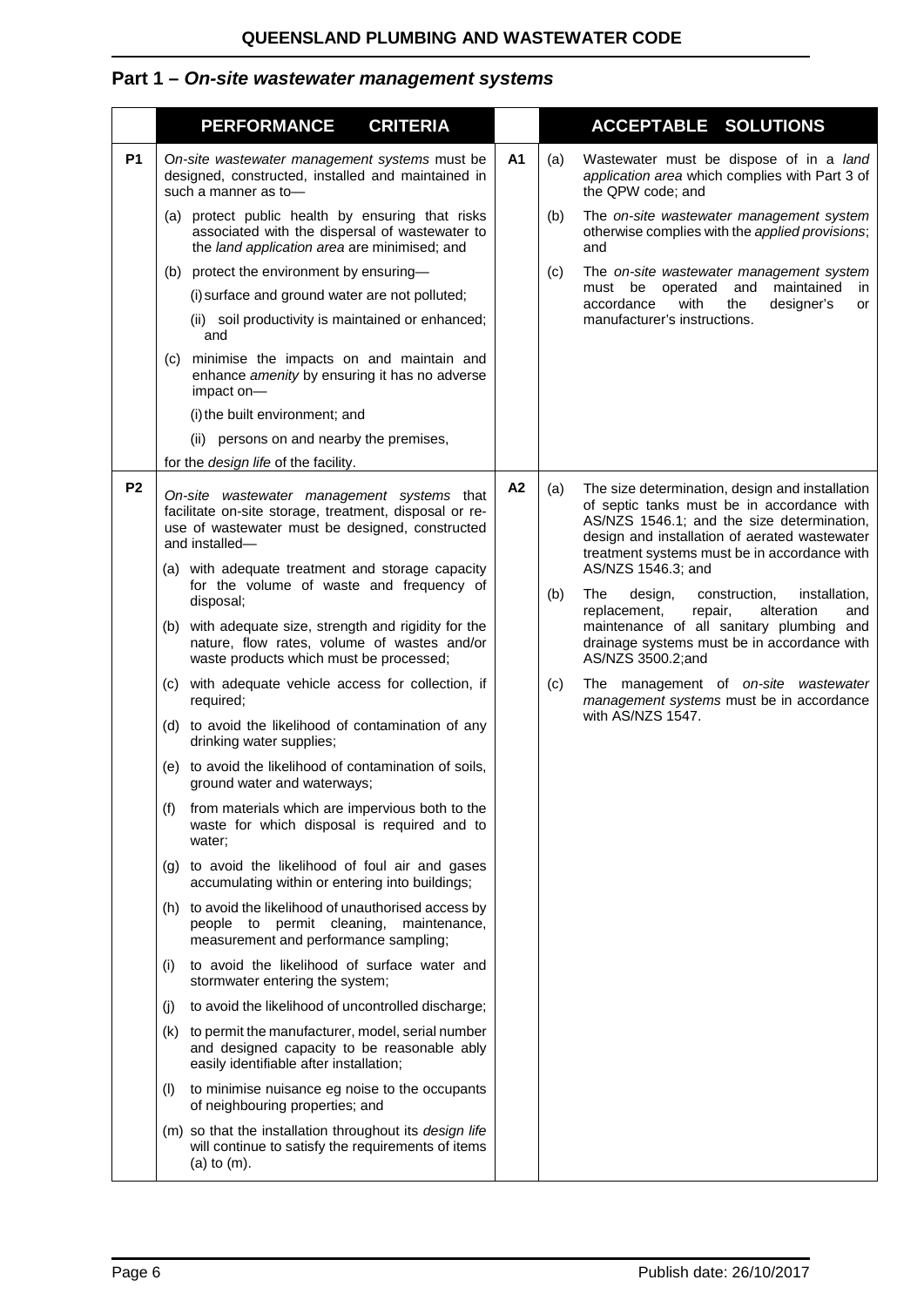# **Part 2 –** *Greywater use facilities*

<span id="page-6-0"></span>

|                | <b>PERFORMANCE</b><br><b>CRITERIA</b>                                                                                                                                                                                                                                                                                                                                                                                                                                                                                                                                                                                                                                                                                                                                                                                                                                                                                                                                                                                                                                                                                                                                                                                                                                                                                                                                                                                                                                                                            |                | <b>ACCEPTABLE SOLUTIONS</b>                                                                                                                                                                                                                                                                                                                                                                                                                                                                                                                                                                                                                     |
|----------------|------------------------------------------------------------------------------------------------------------------------------------------------------------------------------------------------------------------------------------------------------------------------------------------------------------------------------------------------------------------------------------------------------------------------------------------------------------------------------------------------------------------------------------------------------------------------------------------------------------------------------------------------------------------------------------------------------------------------------------------------------------------------------------------------------------------------------------------------------------------------------------------------------------------------------------------------------------------------------------------------------------------------------------------------------------------------------------------------------------------------------------------------------------------------------------------------------------------------------------------------------------------------------------------------------------------------------------------------------------------------------------------------------------------------------------------------------------------------------------------------------------------|----------------|-------------------------------------------------------------------------------------------------------------------------------------------------------------------------------------------------------------------------------------------------------------------------------------------------------------------------------------------------------------------------------------------------------------------------------------------------------------------------------------------------------------------------------------------------------------------------------------------------------------------------------------------------|
| <b>P1</b>      | A greywater use facility must be designed,<br>constructed, installed and maintained in such a<br>manner as to-<br>(a) protect public health by ensuring that risks<br>associated with the use and/or disposal of<br>greywater to the greywater application area are<br>minimised; and protect the environment by<br>$ensuring-$<br>surface and ground water are not polluted;<br>(i)<br>and<br>(ii) soil productivity is contained or enhanced;<br>and<br>(b) minimise the impacts on and maintain and $-$<br>enhance the amenity by ensuring it has no<br>adverse impact on-<br>the built environment; and<br>(i)<br>(ii) persons on and nearby the premises,<br>for the design life of the facility.                                                                                                                                                                                                                                                                                                                                                                                                                                                                                                                                                                                                                                                                                                                                                                                                           | A <sub>1</sub> | Either -<br>(a)<br>greywater is disposed of in a manner<br>(i)<br>appropriate for its potential end use as<br>listed in Table T1A, T1B or T1C; or<br>(ii) where greywater is disposed of to a land<br>application area, it complies with Part 3 of<br>the QPW code; and<br>The greywater use facility otherwise complies<br>(b)<br>with the applied provisions; and<br>The greywater use facility must be operated<br>(c)<br>and maintained in accordance with the<br>designer's or manufacturer's instructions.                                                                                                                                |
| P <sub>2</sub> | A greywater use facility must be designed,<br>constructed and installed-<br>(a) with adequate treatment and storage capacity<br>for the volume of waste and frequency of<br>disposal;<br>(b) with adequate size, strength and rigidity for the<br>nature, flow rates, volume of wastes and/or<br>waste products which must be processed;<br>with adequate vehicle access for collection, if<br>(C)<br>required;<br>(d) to avoid the likelihood of contamination of any<br>drinking water supplies;<br>(e) to avoid the likelihood of contamination of soils,<br>ground water and waterways;<br>(f) from materials which are impervious both to the<br>waste for which disposal is required and to<br>water;<br>(g) to avoid the likelihood of foul air and gases<br>accumulating within or entering into buildings;<br>(h) to avoid the likelihood of unauthorised access by<br>people;<br>to permit cleaning, maintenance, measurement<br>(1)<br>and performance sampling;<br>to avoid the likelihood of surface water and<br>(i)<br>stormwater entering the system;<br>to avoid the likelihood of uncontrolled discharge;<br>(k)<br>to permit the manufacturer, model, serial<br>(1)<br>number and designed capacity to be reasonably<br>easily identifiable after installation;<br>(m) to minimise nuisance eg noise to the occupants<br>of neighbouring properties; and<br>(n) so that the installation throughout its design life<br>will continue to satisfy the requirements of items<br>$(a)$ to $(m)$ . | A <sub>2</sub> | Design, construction and installation of a<br>(a)<br>greywater use facility must be in accordance<br>with AS/NZS 1547 and AS/NZS 3500: with<br>necessary modifications as appropriate; and<br>The design of a <i>greywater treatment plant</i> must<br>(b)<br>ensure that the volume of treated greywater<br>available for any indoor use be equivalent to<br>three days supply for the indoor use; and<br>Greywater treatment plants must be designed<br>(c)<br>to provide at least 36 hours retention for the<br>expected daily flow of greywater, with 40<br>litres/per person/year of capacity allowed for<br>scum and sludge accumulation. |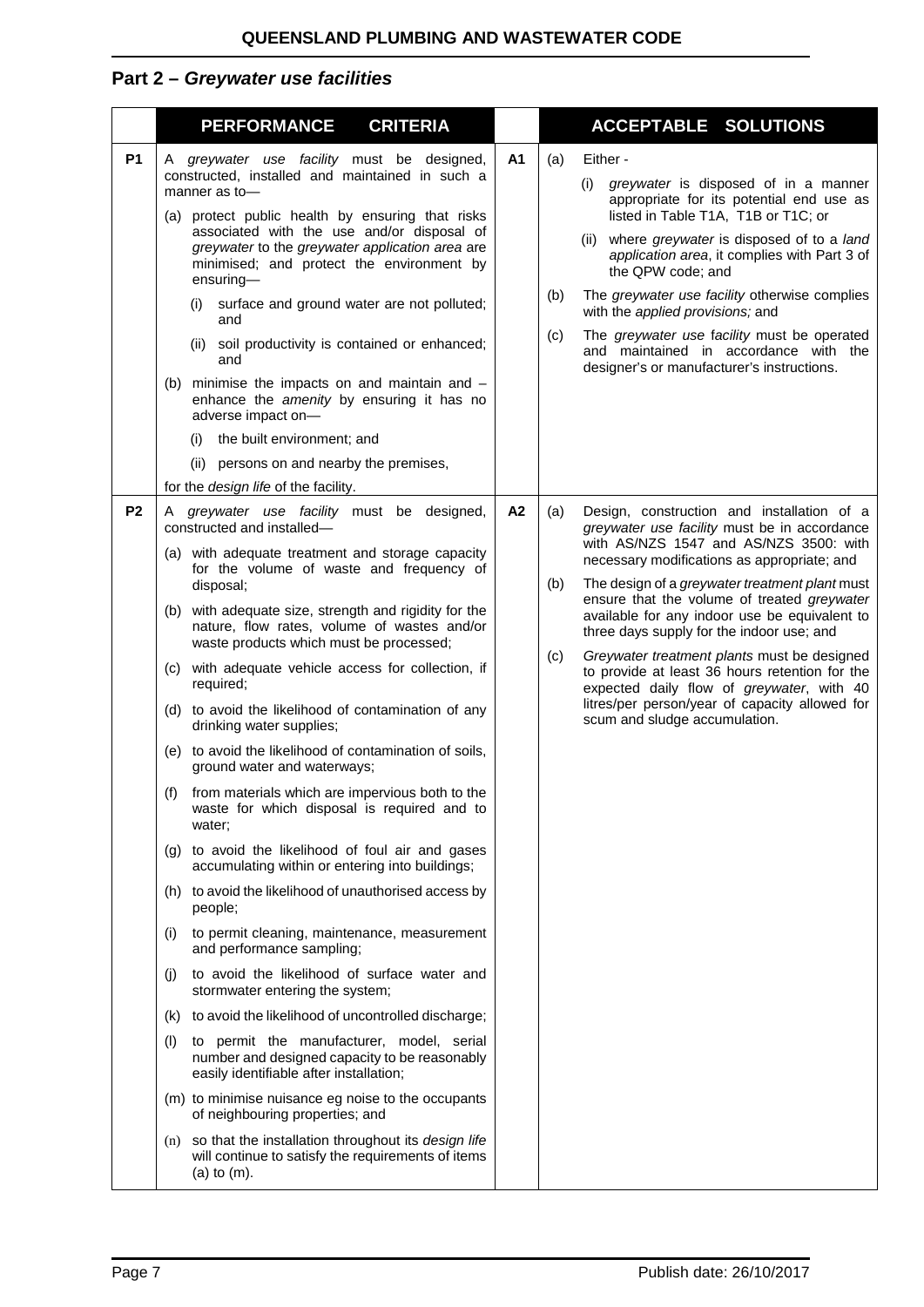# **Part 3 –** *Land application systems*

|           |                                                             | <b>CRITERIA</b><br><b>PERFORMANCE</b>                                                                                                                                                                                                                                                                                                                                                                                                                                                                                                                                                                                                                                                      |  | ACCEPTABLE SOLUTIONS                                                                                                                                                                                                                                                                                                                                                                                                                                                                                                                                                                                                                                                                                              |
|-----------|-------------------------------------------------------------|--------------------------------------------------------------------------------------------------------------------------------------------------------------------------------------------------------------------------------------------------------------------------------------------------------------------------------------------------------------------------------------------------------------------------------------------------------------------------------------------------------------------------------------------------------------------------------------------------------------------------------------------------------------------------------------------|--|-------------------------------------------------------------------------------------------------------------------------------------------------------------------------------------------------------------------------------------------------------------------------------------------------------------------------------------------------------------------------------------------------------------------------------------------------------------------------------------------------------------------------------------------------------------------------------------------------------------------------------------------------------------------------------------------------------------------|
| <b>P1</b> | (a)                                                         | A <sub>1</sub><br>A land application system must be designed<br>constructed, installed and maintained in such a<br>manner as to-<br>complete the treatment, uptake and absorption<br>of the final effluent within the boundaries of the<br>approved application area;                                                                                                                                                                                                                                                                                                                                                                                                                      |  | 1. The land application system complies with each of<br>clauses (a) and (b) in determining the size and<br>position of the land application system while<br>taking into account the written report (and any<br>photographic material) produced as a result of an<br>on-site inspection carried out in accordance with<br>Clause 4.1.3.4(b) of AS/NZS 1547-                                                                                                                                                                                                                                                                                                                                                        |
|           | (b)<br>(c)                                                  | avoid the likelihood of the creation of<br>unpleasant odours or the accumulation of<br>offensive matter;<br>avoid the likelihood of the ingress of effluent,<br>foul air or gases entering buildings;                                                                                                                                                                                                                                                                                                                                                                                                                                                                                      |  | (a) The setback distances specified in:<br>Table T4 for a subsurface land<br>(i)<br>application system from a greywater<br>treatment plant or an on-site sewage                                                                                                                                                                                                                                                                                                                                                                                                                                                                                                                                                   |
|           | (d)<br>(e)                                                  | avoid the likelihood of stormwater run-off<br>entering the system;<br>avoid the likelihood of root penetration or<br>ingress of ground water entering the system;                                                                                                                                                                                                                                                                                                                                                                                                                                                                                                                          |  | treatment plant.<br>(ii) Table T5 for a surface irrigated land<br>application system from a greywater<br>treatment plant or an on-site sewage<br>treatment plant.                                                                                                                                                                                                                                                                                                                                                                                                                                                                                                                                                 |
|           | (f)<br>(g)<br>(h)<br>(i)<br>(j)<br>(k)<br>(1)<br>(m)<br>(n) | protect against internal contamination;<br>provide adequate access for maintenance;<br>incorporate adequate provisions for effective<br>cleaning;<br>avoid the likelihood<br>of unintended<br>or<br>uncontrolled discharge;<br>avoid the likelihood of blockage and leakage;<br>avoid the likelihood of damage from<br>superimposed loads or ground movement;<br>provide ventilation to avoid the likelihood of foul<br>air and gases from accumulating in the system;<br>minimise nuisance eg noise to the occupants<br>of neighbouring properties; and<br>ensure that the installation throughout its<br>design life will continue<br>tosatisfy the<br>requirements of items (a) to (m). |  | (iii) Table T6 for a greywater diversion<br>device.<br>(iv) Table T7 for an on-site sewerage facility<br>and all greywater use facilities.<br>(b) The following sub clauses:<br>the design irrigation rate or design<br>(i)<br>loading rate is to be appropriate to the<br>characteristics of the terrain and soil in<br>and near the land application area, and<br>(ii) the environmental constraints and the<br>anticipated daily volume of greywater in<br>Table T2 for sewered areas and Table<br>T3 for unsewered areas.<br>2. The land application area and any pump or motor<br>are not located adjacent to bedrooms, living<br>rooms or recreational areas of the premises or<br>neighbouring properties. |
|           |                                                             |                                                                                                                                                                                                                                                                                                                                                                                                                                                                                                                                                                                                                                                                                            |  |                                                                                                                                                                                                                                                                                                                                                                                                                                                                                                                                                                                                                                                                                                                   |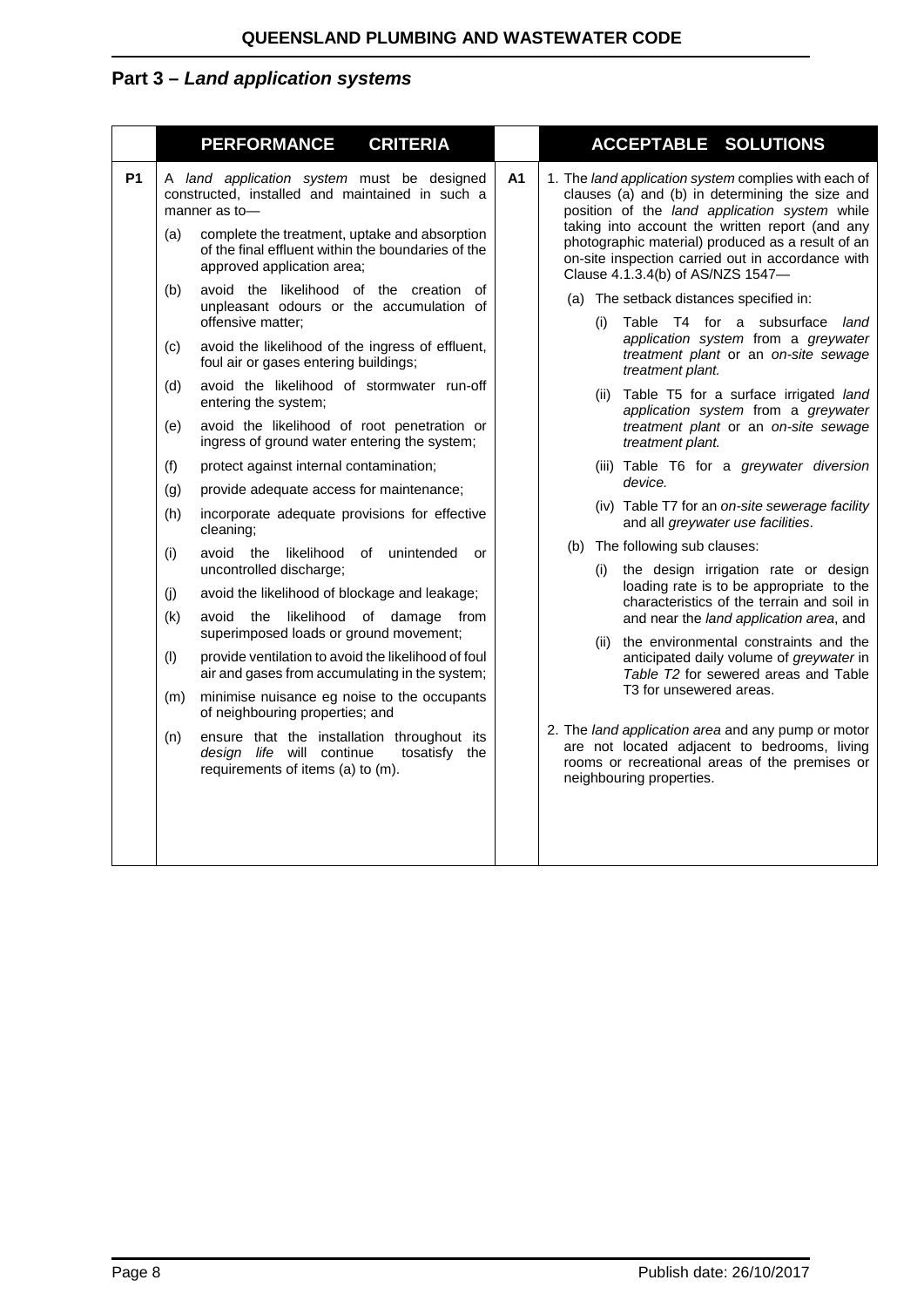## <span id="page-8-0"></span>**Part 4 –** *Water meters* **for new premises**

|                | <b>CRITERIA</b><br><b>PERFORMANCE</b>                                                                                                                      |                | <b>ACCEPTABLE SOLUTIONS</b>                                                                                                                                                                                                                                                                                                                                                                                 |
|----------------|------------------------------------------------------------------------------------------------------------------------------------------------------------|----------------|-------------------------------------------------------------------------------------------------------------------------------------------------------------------------------------------------------------------------------------------------------------------------------------------------------------------------------------------------------------------------------------------------------------|
| <b>P1</b>      | The water supply to a meterable premise must be<br>fitted with a device (water meter) to measure the<br>amount of water supplied to the premises.          | A <sub>1</sub> | Each water supply to a meterable premise is to be<br>fitted with a water meter which-<br>(a) measures only the water supplied by that water<br>supply to that meterable premises; and<br>(b) is approved by the water service provider, and<br>(c) complies with relevant requirements of the<br>water service provider that may be imposed<br>under the Water Supply (Safety and Reliability)<br>Act 2008. |
| P <sub>2</sub> | A water meter must be located so it is easy to read<br>and maintain.                                                                                       | A2             | The water meter is-<br>(a) located so that it can be easily maintained and<br>read from a common area, common property or<br>public area; and<br>(b) installed-<br>in a <i>common area</i> ; or<br>(i)<br>in <i>common property</i> ; or<br>(ii)<br>(iii) less than 3m from a property boundary<br>within a public area.                                                                                    |
| P <sub>3</sub> | A water meter must be properly maintained.                                                                                                                 | A <sub>3</sub> | A water meter is to be maintained in accordance with<br>the relevant Australian Standards <sup>4</sup> .                                                                                                                                                                                                                                                                                                    |
| <b>P4</b>      | The installation of a water meter includes a device<br>which allows for the restriction of the flow of water<br>from the water service to the water meter. | A4             | The water meter has a complying valve.                                                                                                                                                                                                                                                                                                                                                                      |

-

<span id="page-8-1"></span><sup>4</sup> AS3565.1:2004 Meters for *Water Supply* – Cold *water meter* AS3565.2:2004 Meters for *Water Supply* – Combination Meters AS3565.3:2004 Meters for *Water Supply* – *Water meters* with integral dual check values AS3565.4:2004 Meters for *Water Supply* – In-service compliance testing AS3565.5:2004 Meters for *Water Supply* – *Water meters* with two integral single check values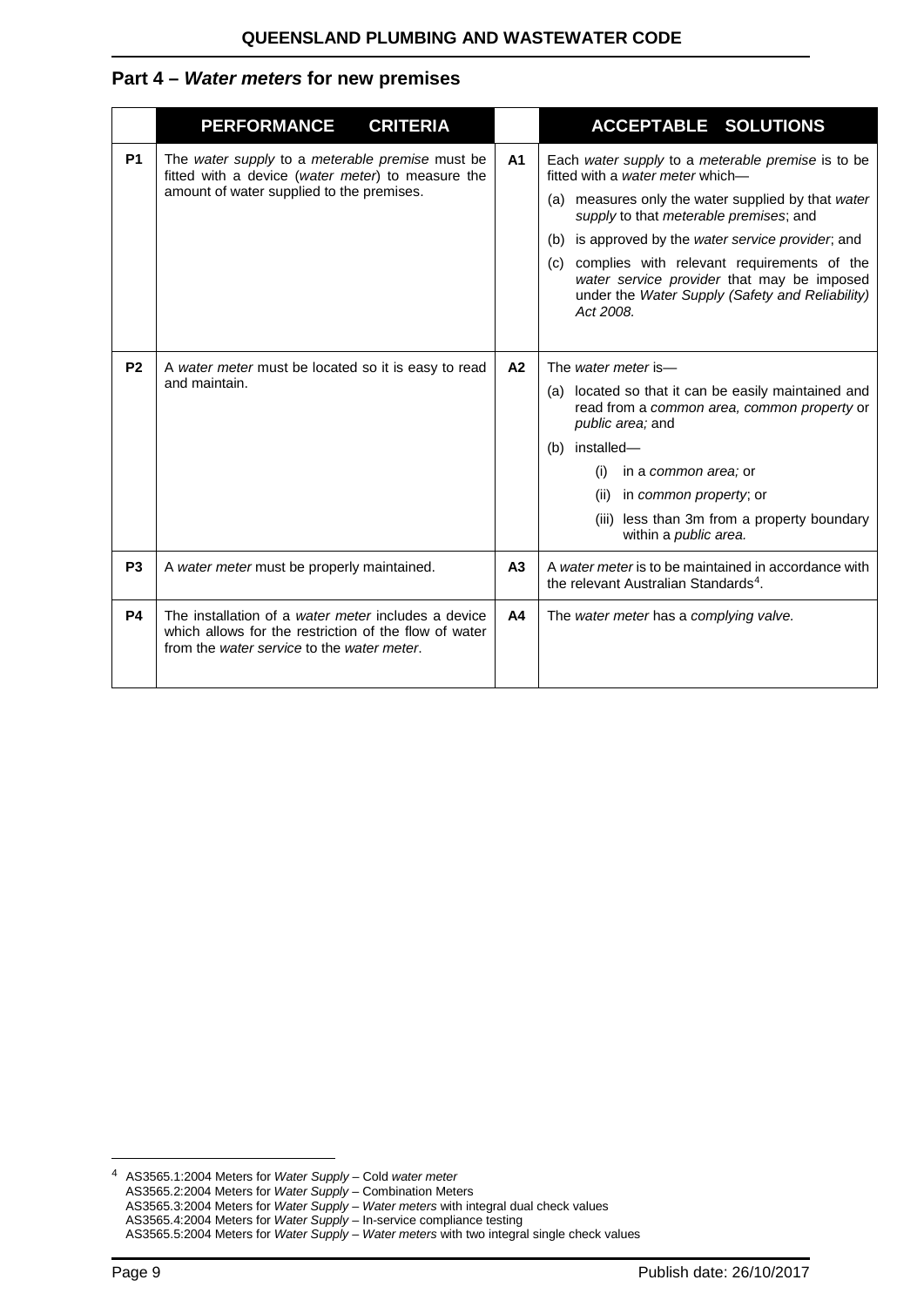## <span id="page-9-0"></span>**Part 5 – Chief Executive Approvals**

This Part establishes the requirements for a Chief Executive Approval of an *on-site sewage treatment plant* or a *greywater treatment plant* under section 91 of the *Plumbing and Drainage Act 2002*.

A Chief Executive Approval is required for:

- a) an *on-site sewage treatment plant* where the sewage generated on the property is less than that of 21 equivalent persons; or
- b) a *greywater treatment plant*

A Chief Executive Approval does not include:

- a) the method of land application of the treated effluent; or
- b) a chemical, composting or incinerating toilet; or
- c) a *dry vault toilet* (e.g. waterless toilet).

#### **Testing Agency**

All compliance checking, monitoring, testing, and sampling is to be performed by an agency accredited as a third party quality management certification body *certified* by the Joint Accreditation System of Australia and New Zealand (JAS-ANZ) or by another accreditation body with which JAS-ANZ has a memorandum of understanding, and at the cost of the applicant.

The samples for Biochemical Oxygen Demand (BOD), suspended solids, total nitrogen, total phosphorus and thermotolerant coliforms, taken by the testing agency, must be directly transported and delivered to a laboratory, registered by the National Association of Testing Authorities (NATA) to carry out analyses for the parameters specified. Where applicable residual disinfectant and dissolved oxygen samples must be analysed on-site. The test criteria and test period procedures specified in Appendix A of AS/NZS 1546.3 apply to an *on-site sewage treatment plant* placed under test.

Certification is required that tank/s have been designed, manufactured, constructed and tested in accordance with AS/NZS 1546.1

#### **Performance Evaluation Testing – Other than AS/NZS 1546.3**

Where AS/NZS 1546.3 does not apply, performance evaluation testing may be carried out in accordance with Appendix 2.

For example, this will be the case where the number of equivalent persons generating waste exceeds 10. It may also occur where it is difficult or not possible to construct the *on-site sewage treatment plant* (e.g. a sand filter) or test the *plant* at a Municipal Treatment Plant (e.g. a *greywater treatment plant*).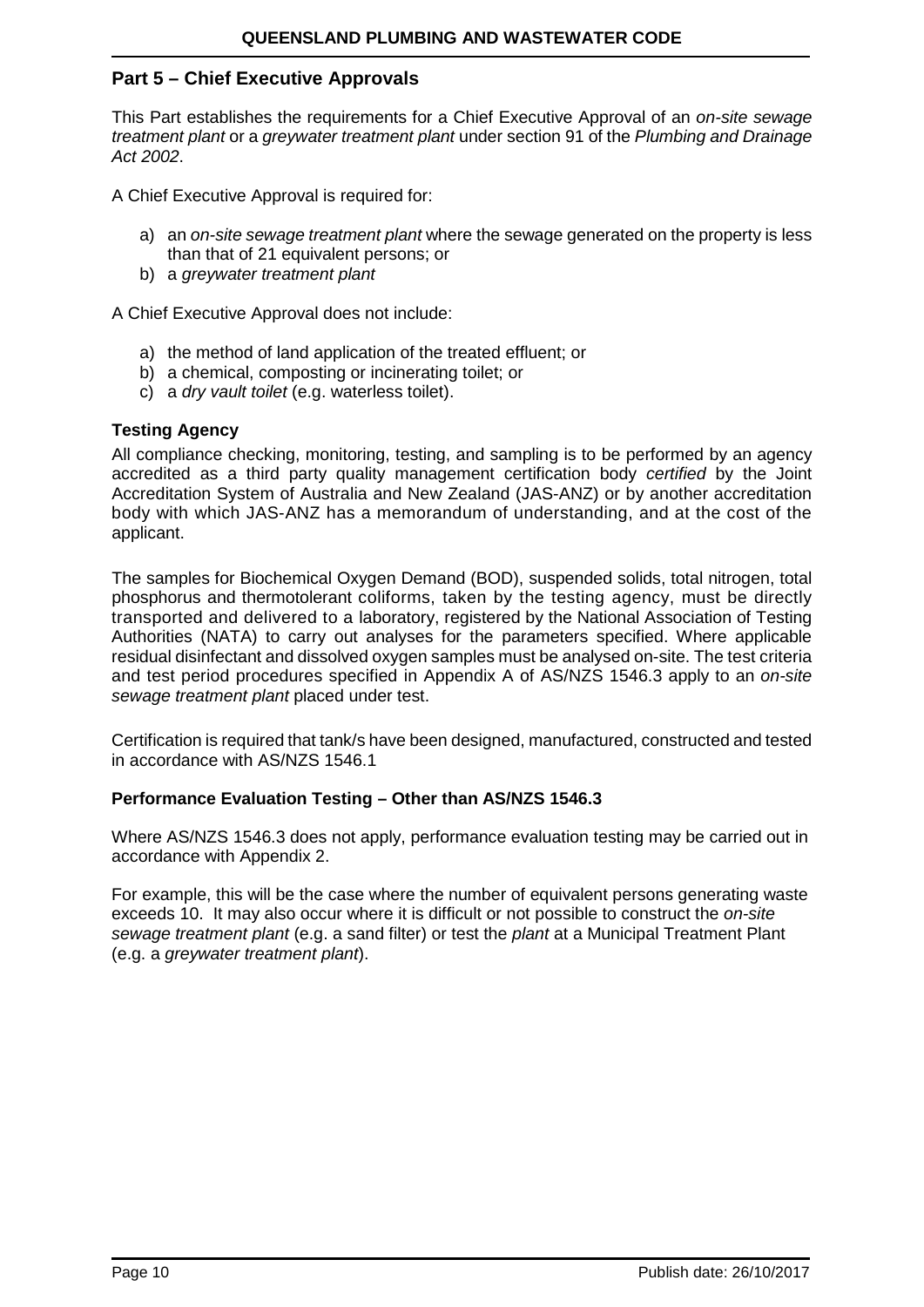## **QUEENSLAND PLUMBING AND WASTEWATER CODE**

## **Performance criteria for Chief Executive Approvals**

|                | <b>PERFORMANCE</b><br><b>CRITERIA</b>                                                                                                                                                        |                | <b>ACCEPTABLE SOLUTIONS</b>                                                                                                                                                                      |
|----------------|----------------------------------------------------------------------------------------------------------------------------------------------------------------------------------------------|----------------|--------------------------------------------------------------------------------------------------------------------------------------------------------------------------------------------------|
| <b>P1</b>      | The plant is designed and capable of being<br>tested to ensure that-<br>all plant discharges are safe; and<br>(a)                                                                            | A <sub>1</sub> | The plant is designed and capable of being tested to ensure<br>that-<br>(a) all <i>plant</i> discharges are safe; and                                                                            |
|                | risks associated with the discharge of<br>(b)<br>human waste and domestic-wastewater<br>to the environment are minimised; and                                                                |                | (b) risks associated with the discharge of human waste<br>and domestic-wastewater to the environment are<br>minimised; and                                                                       |
|                | groundwater are not<br>(c)<br>surface and<br>polluted; and                                                                                                                                   |                | (c) surface and groundwater are not polluted; and                                                                                                                                                |
|                | (d)<br>soil productivity is maintained<br>or<br>enhanced, and cumulative adverse<br>environmental effects do not<br>occur<br>during the design life.                                         |                | (d) soil productivity is maintained or enhanced, and<br>cumulative adverse environmental effects do not occur<br>during the design life.                                                         |
| P <sub>2</sub> | The <i>plant</i> is designed to maintain and<br>enhance community amenity by-<br>(a)<br>being managed so as to achieve                                                                       | A <sub>2</sub> | (e) An on-site sewage treatment plant shall be designed to<br>treat waste generated by a minimum of 8 persons or<br>up to a maximum of 20 persons and the design loading<br>shall be stated; and |
|                | sustainable long-term performance;<br>and<br>providing treatment capacity to meet<br>(b)<br>expected<br>hydraulic<br>organic<br>and<br>loadings.                                             |                | The application is accompanied by documentation<br>(f)<br>meeting the requirements of Appendix 3.                                                                                                |
| P <sub>3</sub> | The <i>plant</i> and any necessary ancillary<br>equipment shall be designed to function and<br>meet all other performance requirements                                                       | A <sub>3</sub> | (a) Each component of the <i>plant</i> and ancillary equipment<br>will be manufactured to last the design life apart from<br>mechanical and electrical components that -                         |
|                | during the design life.                                                                                                                                                                      |                | have a minimum design life of 15 years; and<br>(1)                                                                                                                                               |
|                |                                                                                                                                                                                              |                | (ii) have a minimum warranty period of 12 months;<br>and                                                                                                                                         |
|                |                                                                                                                                                                                              |                | (iii) are readily accessible for maintenance and<br>replacement.                                                                                                                                 |
|                |                                                                                                                                                                                              |                | (b) All components are capable of being securely fixed to<br>withstand all loads encountered during transportation,<br>installation and normal operation; and                                    |
|                |                                                                                                                                                                                              |                | (c) The application is accompanied by documentation<br>meeting the requirements of Appendix 3; and                                                                                               |
|                |                                                                                                                                                                                              |                | (d) The documentation in (c) will be publicly available for<br>downloading during the design life from the website<br>nominated in the application and on the label.                             |
| <b>P4</b>      | The plant is designed and constructed to -                                                                                                                                                   | A4             | (a) The application is accompanied by documentation<br>meeting the requirements of Appendix 3; and                                                                                               |
|                | (a) provide a reliable treatment process that<br>will achieve the effluent quality criteria<br>and maintained in<br>when operated<br>accordance with the manufacturer's<br>instructions; and |                | (b) The plant otherwise complies with the applied<br>provisions.                                                                                                                                 |
|                | (b) provide easy access for authorised<br>persons to all parts of the plant for<br>inspection, maintenance and repairs<br>which is secure from unauthorised<br>access.                       |                |                                                                                                                                                                                                  |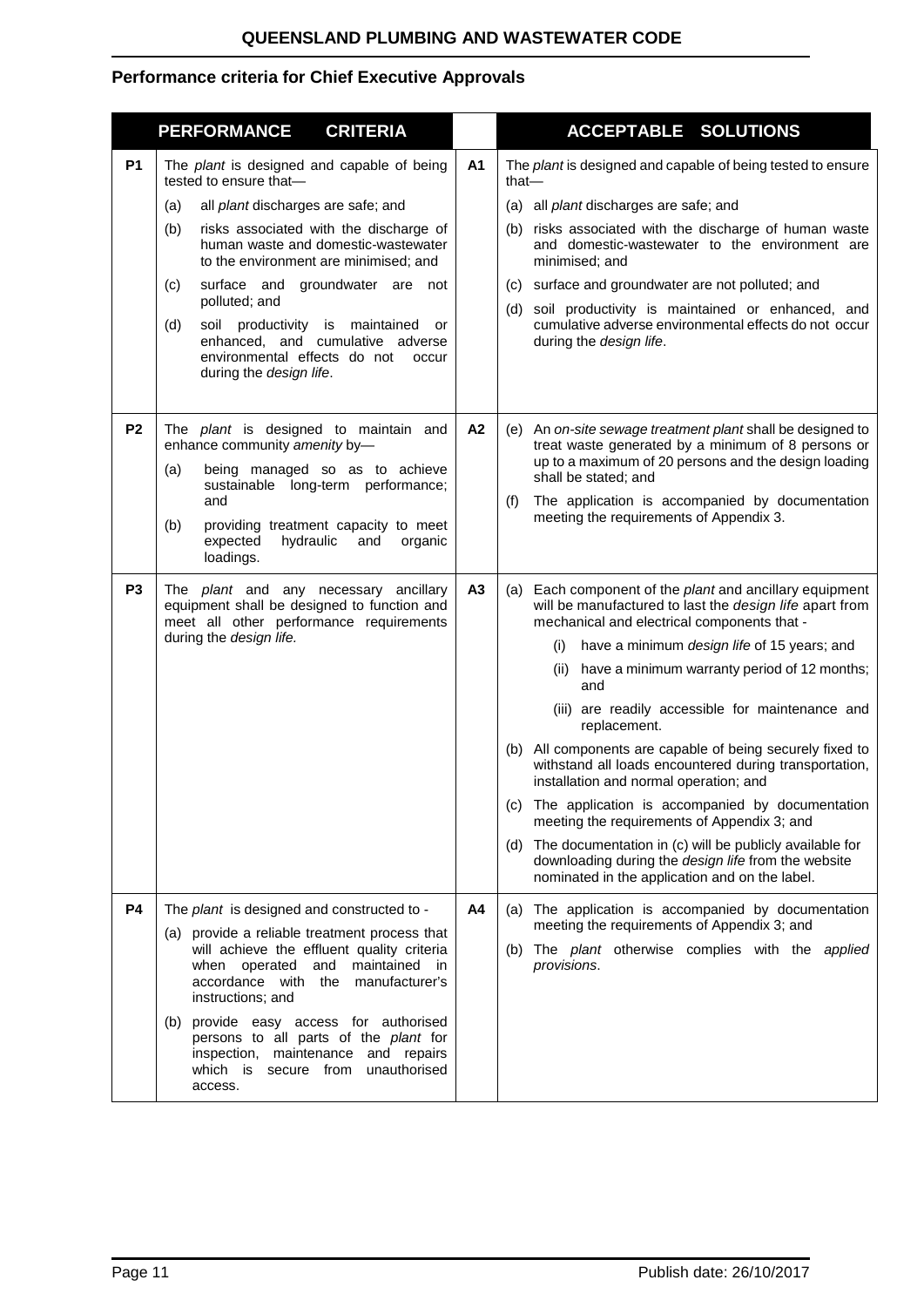#### **Appendix 1 - Effluent Quality**

#### **Effluent Quality – Secondary**

Secondary quality effluent must meet the following effluent compliance characteristics:

- (a) 90% of the samples taken over the test period must have a BOD5 less than or equal to 20 g/m<sup>3</sup> with no sample greater than 30 g/m<sup>3</sup>.
- (b) 90% of the samples taken over the test period must have total suspended solids less than or equal to 30 g/m<sup>3</sup> with no sample greater than 45 g/m<sup>3</sup>.
- (c) Where disinfection is provided 90% of the samples taken over the test period must have a thermotolerant coliform count (determined by either the most probable number or membrane filter technique) not exceeding 200 organisms per 100 ml with no sample exceeding 1000 organisms per 100 ml.
- (d) Where chlorination is the disinfection process, the total chlorine concentration must be greater than or equal to 0.5 g/m<sup>3</sup> and less than 2.0 g/m<sup>3</sup> in four out of five samples taken.

#### **Effluent Quality – Advanced Secondary**

Advanced secondary quality effluent must meet the following effluent compliance characteristics:

- (a) 90% of the samples taken over the test period must have a  $BOD<sub>5</sub>$  less than or equal to 10 g/m<sup>3</sup> with no sample greater than 20 g/m<sup>3</sup>.
- (b) 90% of the samples taken over the test period must have the total suspended solids less than or equal to 10 g/m3 with no sample greater than 20 g/m3.
- (c) Where disinfection is provided 90% of the samples taken over the test period must have a thermotolerant coliform count (determined by either the most probable number or membrane filter technique) not exceeding 10 organisms per 100 ml with no sample exceeding 200 organisms per 100 ml.
- (d) Where chlorination is the disinfection process, the total chlorine concentration must be greater than or equal to 0.5 g/m<sup>3</sup> and less than 2.0 g/m<sup>3</sup> in four out of five samples taken.
- (e) Where the manufacturer has included nitrogen and/or phosphorus reduction in the treatment process, the effluent compliance criteria must be able to meet in addition to the above the following nutrient criteria:
	- (i) 90% of the samples, with 95% confidence limits taken over the test period shall have a total nitrogen concentration less than or equal to 10 mg/L.
	- (ii) 90% of the samples, with 95% confidence limits taken over the test period shall– have a total phosphorus concentration less than or equal to 5 mg/L.

**Comment:** If the nitrogen and phosphorus concentrations do not meet the criteria nominated in paragraph (e) above, the manufacturer can request that recognition be given to the actual nitrogen and/or phosphorus concentration determined in the above evaluation by the Department of Infrastructure and Planning.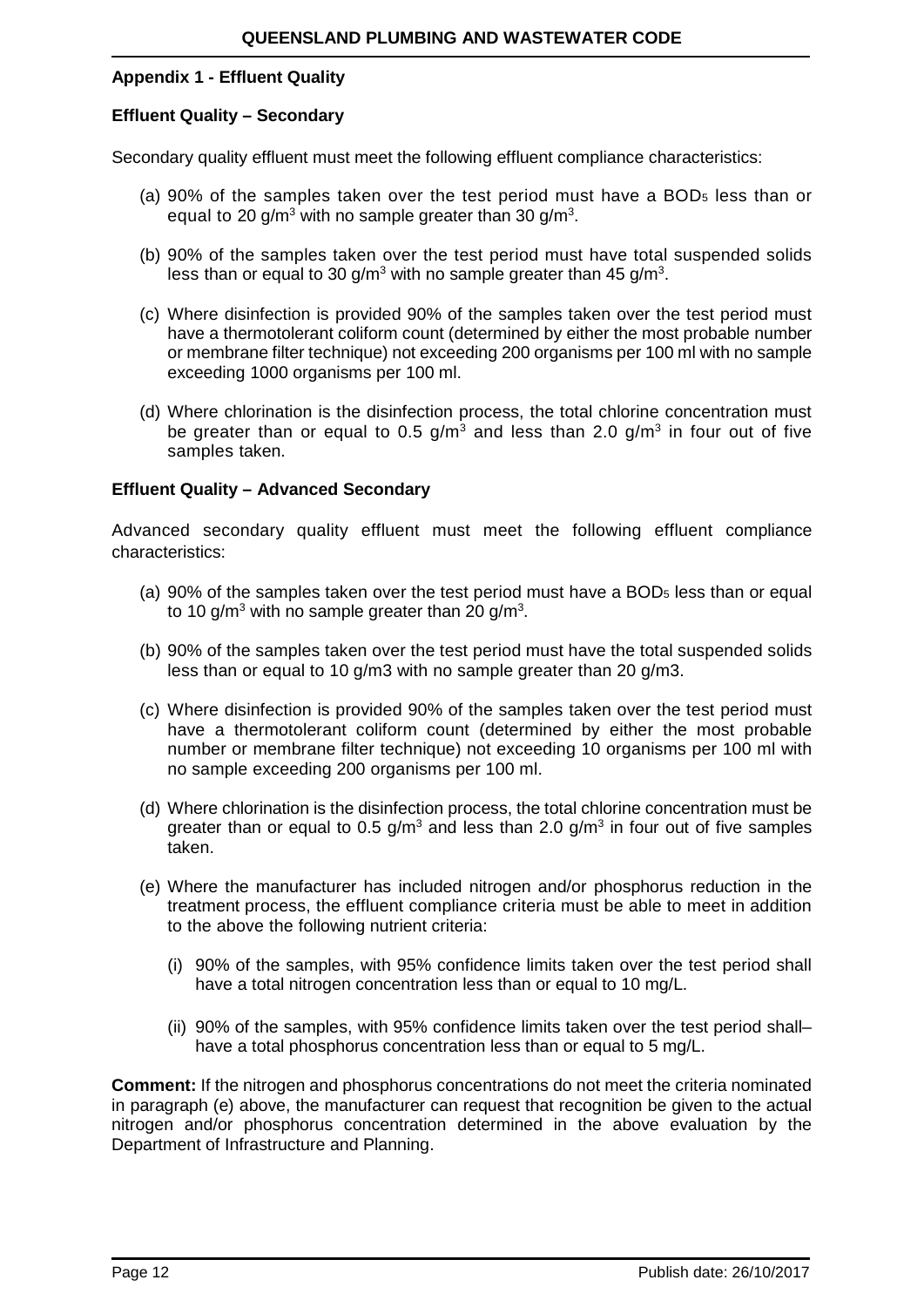## **Appendix 2 - Performance Evaluation Testing – Other than AS/NZS 1546.3**

Where AS/NZS 1546.3 does not apply (see examples mentioned previously) then performance evaluation testing may be carried out in accordance with the following clauses.

- (a) The test *plant* (including alarm system) must be installed on a premise that will produce either a flow of sewage or *greywater* representative of the operational loading. For a *greywater treatment plant* the source components must include all components e.g. bath, shower, basin, laundry and kitchen where applicable.
- (b) Aspects to consider when selecting and setting up a test site include:
	- Minimum flow requirements continually received over at least the 26 week monitoring program.
	- The premises are occupied full time and on a continual basis over the 26 week monitoring program.
	- *Greywater* influent to the *greywater treatment plant* is not to be absent for more than three consecutive days.
	- Appropriate diversion plumbing to either the sewer or other appropriate system line is made available in the case of *greywater treatment plant* failure.
	- Approval for installation and operation of the test site shall be obtained from the local government.
- (c) Raw sewage to the test *on-site sewage treatment plant* must not be pre-treated by chemical addition and should have characteristics within the following ranges.

| <b>Parameter</b>        | <b>Characteristic</b> |
|-------------------------|-----------------------|
| BOD <sub>5</sub>        | 150-300 mg/L          |
| SS                      | 150-300 mg/L          |
| <b>Total Nitrogen</b>   | 20-100 mg/L           |
| <b>Total Phosphorus</b> | $6-25$ mg/L           |

- (d) The test *plant* must be installed, commissioned, operated and maintained according to the manufacturer's instructions. The manufacturer is responsible for ensuring the *plant* is free of defects and is operable.
- (e) The *plant* must be placed under test over a period of twenty-six (26) weeks. The *plant* must be commissioned in accordance with the manufacturer's recommended procedure.
- (f) The following data must be obtained at the described intervals from grab samples collected over the 26-week monitoring period.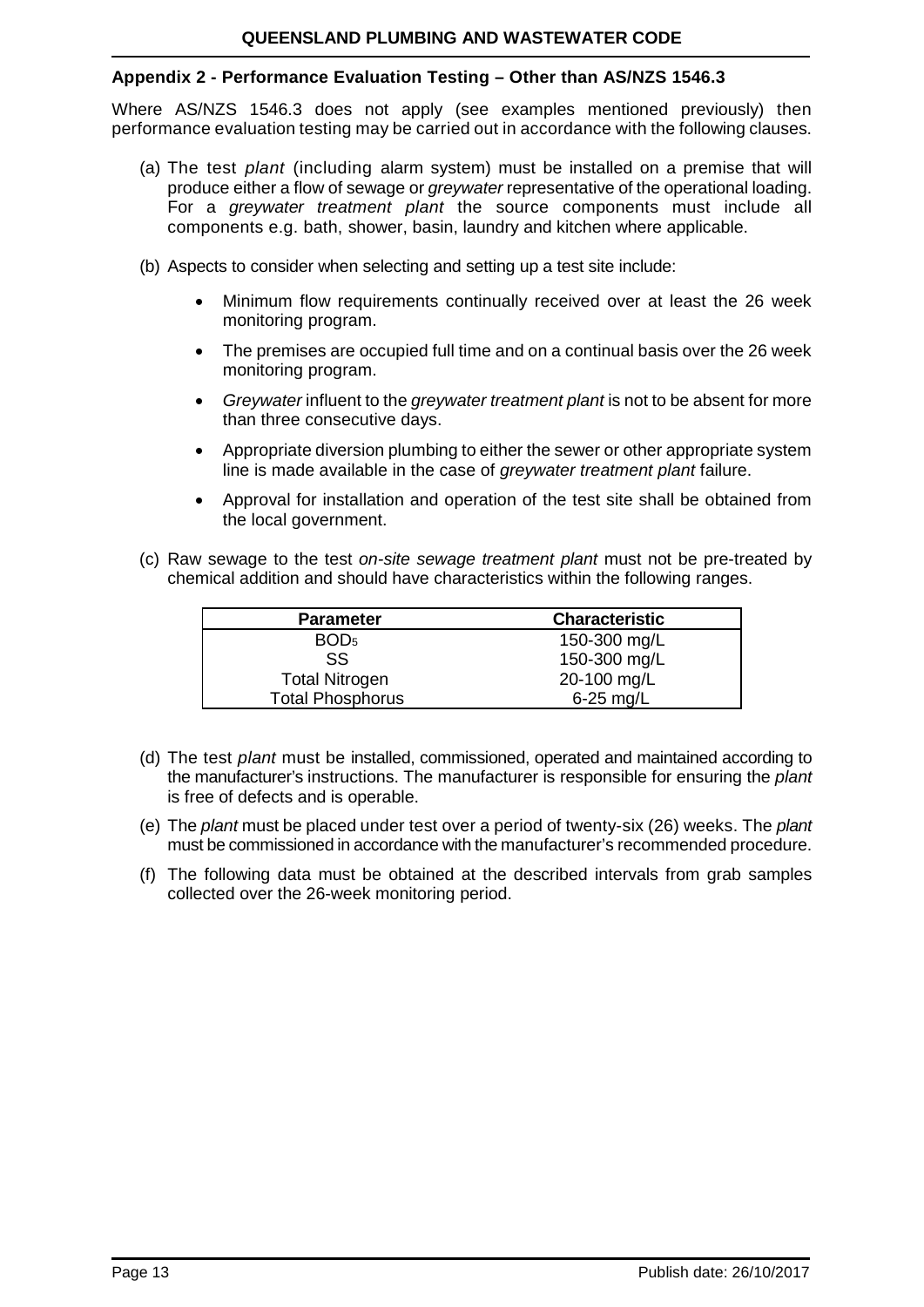## **QUEENSLAND PLUMBING AND WASTEWATER CODE**

| <b>Parameter</b>                           | <b>On-site Sewage Treatment</b> |                 | <b>Greywater Treatment Plant</b> |                 |  |  |  |
|--------------------------------------------|---------------------------------|-----------------|----------------------------------|-----------------|--|--|--|
| <b>Influent</b>                            |                                 | <b>Effluent</b> | <b>Influent</b>                  | <b>Effluent</b> |  |  |  |
| Prescribed (must be analysed)              |                                 |                 |                                  |                 |  |  |  |
| BOD <sub>5</sub>                           | Every 12 days                   | Every 6 days    | Every 12 days                    | Every 6 days    |  |  |  |
| <b>Total Suspended</b><br>Solids (TSS)     | Every 12 days                   | Every 6 days    | Every 12 days                    | Every 6 days    |  |  |  |
| Thermotolerant                             | Every 12 days                   | Every 6 days    | Every 12 days                    | Every 6 days    |  |  |  |
| Coliforms <sup>*</sup>                     |                                 |                 |                                  |                 |  |  |  |
| E. Coli **                                 |                                 |                 | Every 12 days                    | Every 6 days    |  |  |  |
| <b>Free Chlorine</b>                       | N/A                             | Every 6 days    | N/A                              | Every 6 days    |  |  |  |
| (where used)                               |                                 |                 |                                  |                 |  |  |  |
| <b>Optional (Manufacturer to nominate)</b> |                                 |                 |                                  |                 |  |  |  |
| Total nitrogen                             | Every 12 days                   | Every 6 days    | Every 12 days                    | Every 6 days    |  |  |  |
| Total phosphorus                           | Every 12 days                   | Every 6 days    | Every 12 days                    | Every 6 days    |  |  |  |

• \* If the *plant* does not include disinfection then thermotolerant coliforms can be excluded from the monitoring program.

\*\* E.Coli is to be tested instead of thermotolerant coliforms where a closed loop greywater treatment system is being tested.

- (g) Other data to be recorded at a minimum of every 6 days includes
	- *Plant* inflow reading.
	- Site notes and comments.
- (h) The final effluent grab samples must be taken from the outlet chamber or a point prior to land application or reuse. The influent samples must be taken upstream of all process units associated with the built item or *greywater treatment plant*.
- (i) The samples for BOD5, total suspended solids, total nitrogen, total phosphorus and thermotolerant coliforms taken by the testing agency must be directly transported and delivered to a laboratory, registered by NATA to carry out analyses for the parameters specified. Analyses for disinfectant concentration must be tested on-site immediately after sampling.

The manufacturer must ensure that the premises are returned to their original condition, or to the satisfaction of the owner of the premises and the local government once testing has been completed.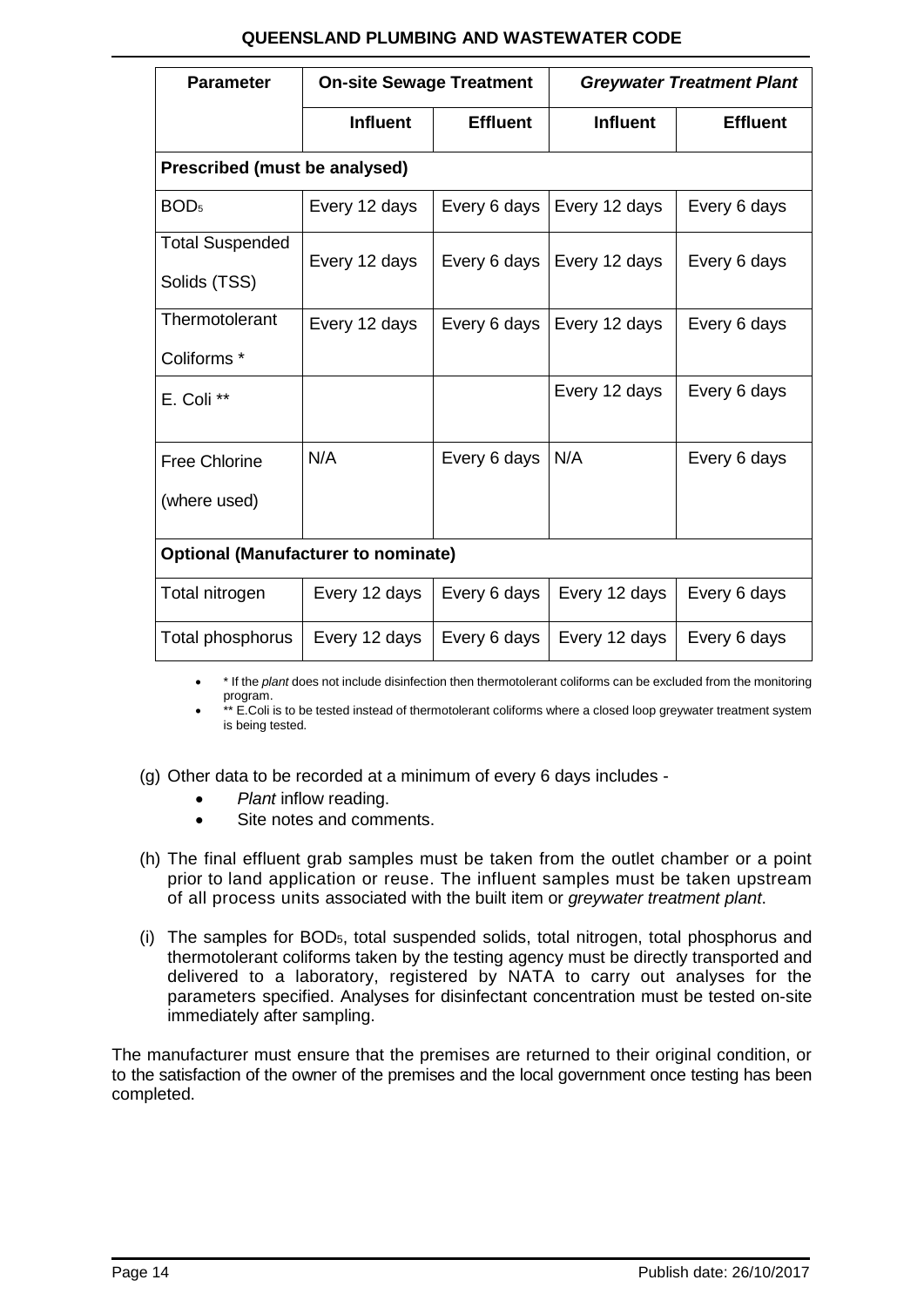#### **Appendix 3 - Documentation**

The following must be produced and submitted with the application.

#### **Drawings**

One copy of drawings must be provided in A3 hard copy format and an electronic copy must be submitted. They must be full engineering drawings to scale and dimensioned, contain a full listing of all components with name, model, size, description, function, material of manufacture and location in the *plant* and include any wiring diagrams.

The components to be shown must include the electric motor(s), gearbox, compressor, pump(s), valves, diffusers, media, pipework including sewer discharges or approved discharge point (where applicable), scum collection and sludge pumping equipment, brackets, electrodes, float switches, control panel and the arrangement of the alarm.

#### **Owner's Manual and label**

Each *plant* must be accompanied by an owner's manual prepared by the manufacturer. Each *plant* must have securely affixed to it a label designed to last for the *design life* showing items (a), (b) and (c) below.

The authorised representative must provide the manual to the owner at the time of the *plant*  and ancillary equipment installation or on occupation of the premises. The manual must be written so that it can be easily understood by the intended reader and must include at a minimum -

- (a) The *plant's* model designation.
- (b) The name and telephone number of an appropriate service representative to be contacted in the event that a problem with the *plant* occurs.
- (c) The website from which the documentation can be downloaded during the *design life.*
- (d) A statement confirming that the *plant* meets the requirements of this Code.
- (e) A clear statement of examples of the types of waste that can be effectively treated by the *plant*.
- (f) A list of substances that, if discharged to the *plant*, may adversely affect the *plant*, the process, or the environment.
- (g) Comprehensive operating instructions that clearly delineate proper function of the *plant*, operating and maintenance responsibilities of the owner and authorised service personnel, and service-related obligations of the manufacturer or facility builder.
- (h) Requirements for the periodic removal of sludge from the *plant* or backwash procedures to dispose of sludge to sewer including details of any potential requirements e.g. trade waste agreements, necessary to connect the system to sewer (where applicable).
- (i) A course of action to be taken if the *plant* is to be used intermittently or if extended periods of non-use are anticipated.
- (j) Detailed methods and criteria to be used to identify *plant* malfunction or problems.
- (k) A statement instructing the owner to reference the label in the event that a problem arises or service is required.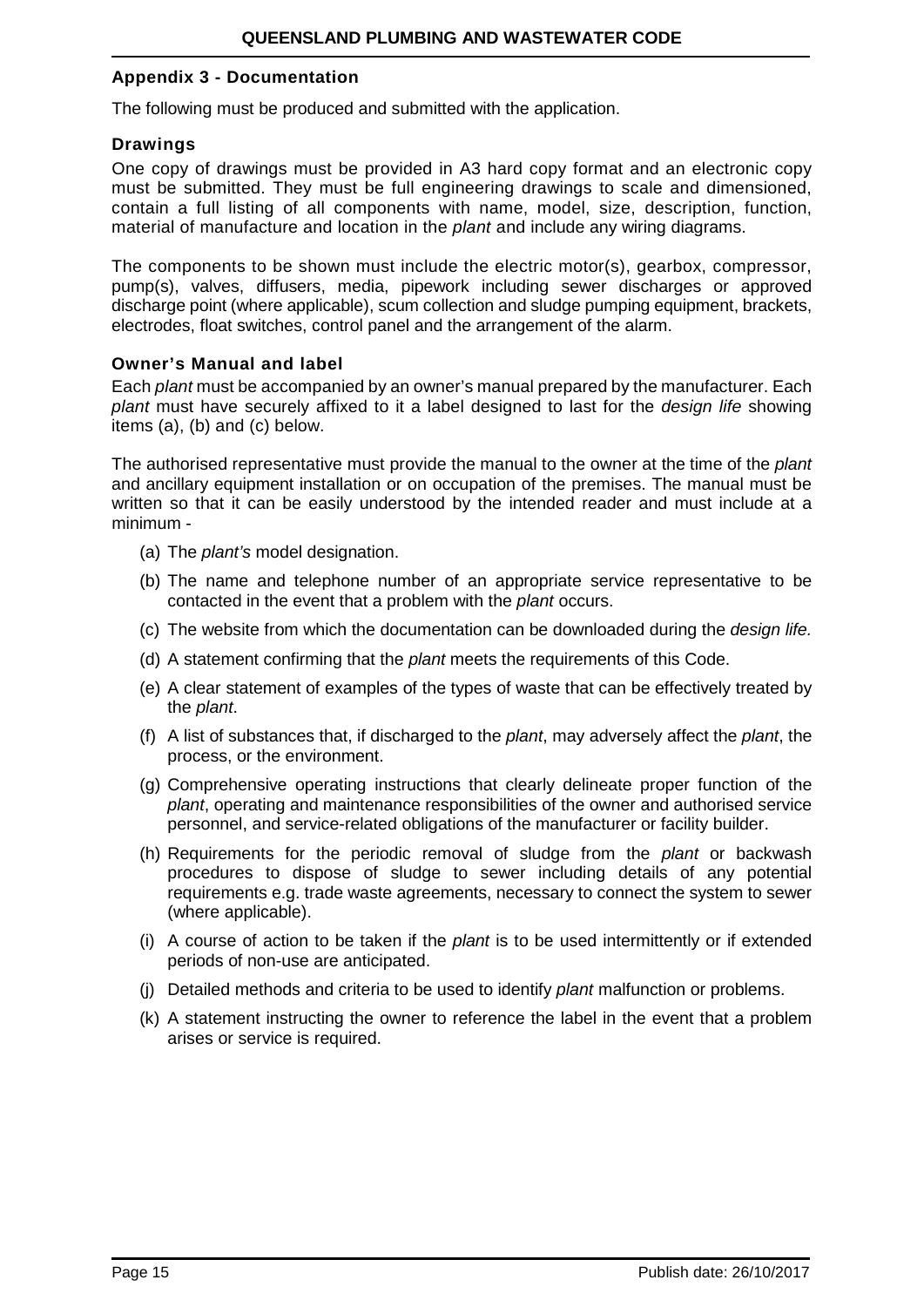#### **Installation Manual**

Manufacturers must provide comprehensive and detailed installation instructions to authorised representatives. The manual must be written so that it can be easily understood by the intended reader and must include as a minimum -

- (a) A numbered list of *plant* components and an accompanying illustration, photograph, or print in which the components are respectively identified.
- (b) Design, construction, and material specifications for the *plant's* components.
- (c) Wiring schematics for the *plant*'s electrical components.
- (d) Off-loading and unpacking instructions including safety considerations, identification of fragile components and measures to be taken to avoid damage to the *plant*.
- (e) A process overview of the function of each component and the expected function of the entire *plant* when all components are properly assembled and connected.
- (f) A clear definition of *plant* installation requirements including plumbing sewer connection or approved discharge point (where applicable) and electrical power requirements, ventilation, air intake protection, bedding, hydrostatic displacement protection, water tightness, slope and miscellaneous fittings and appurtenances.
- (g) Repair or replacement instructions in the event that a *plant* possesses flaws that would inhibit proper functioning and a list of sources where replacement components can be obtained.
- (h) A detailed start-up procedure.

#### **Operation and Maintenance Manual**

Manufacturers must provide comprehensive and detailed operation and maintenance instructions to authorised service personnel. The manual must be written so that it can be easily understood by the intended reader and shall include at a minimum -

- (a) A maintenance schedule for all components.
- (b) Requirements and recommended procedures for the periodic removal of sludge from the *plant* or backwash procedures to dispose of sludge to sewer including details of any potential requirements e.g. trade waste agreements, necessary to connect the system to sewer (where applicable).
- (c) Recommended methods for collecting effluent samples.
- (d) The expected effluent produced by the operational system.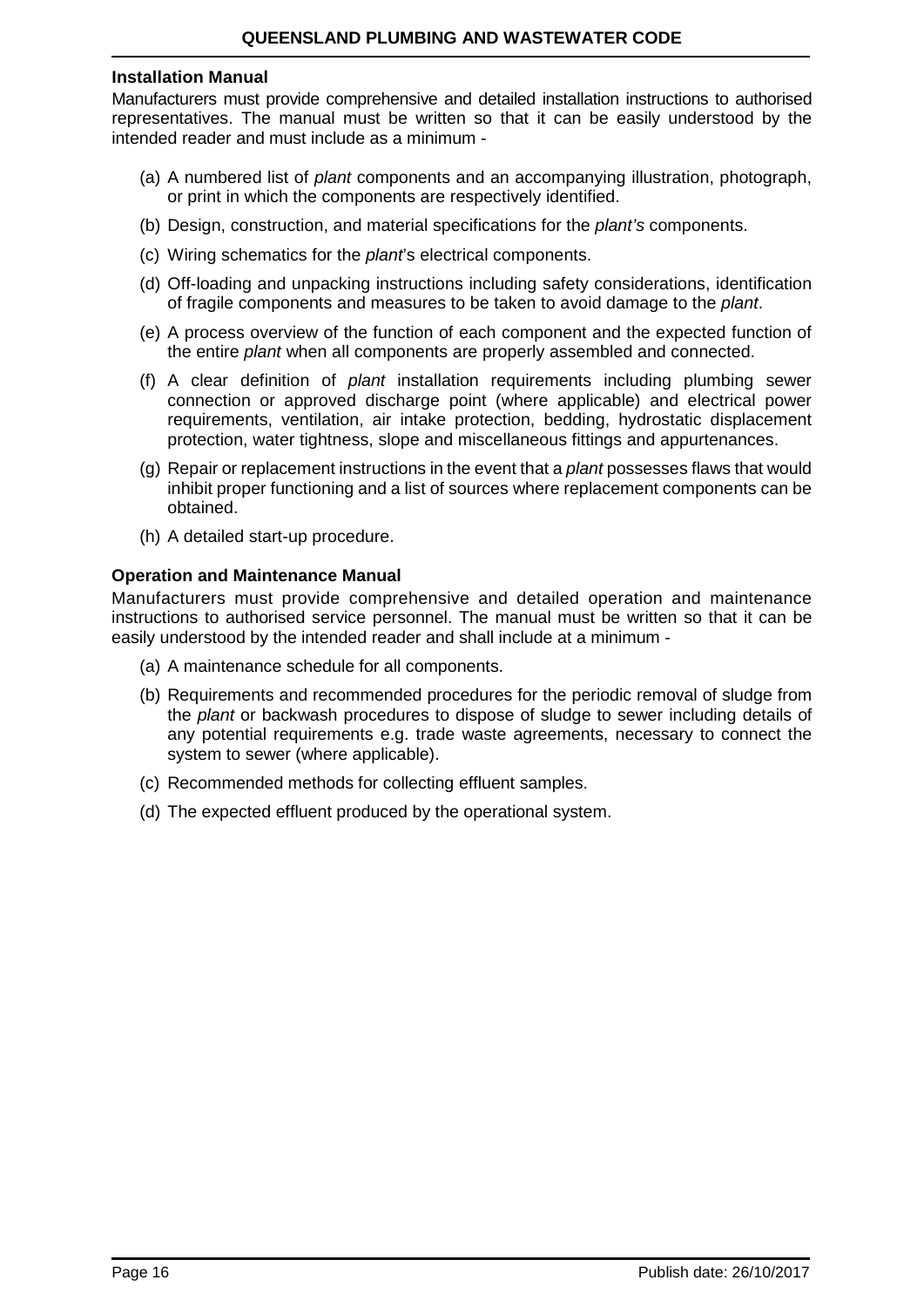## <span id="page-16-0"></span>**Part 6 – Non** *certified* **testable backflow prevention devices for fire service**

|                | <b>CRITERIA PERFORMANCE</b>                                                                                                                        |                | <b>ACCEPTABLE SOLUTIONS</b>                                                                                                                                                                                                                                                                                                                                                                                              |
|----------------|----------------------------------------------------------------------------------------------------------------------------------------------------|----------------|--------------------------------------------------------------------------------------------------------------------------------------------------------------------------------------------------------------------------------------------------------------------------------------------------------------------------------------------------------------------------------------------------------------------------|
| P <sub>1</sub> | Fire services connected to water service<br><i>provider's</i> infrastructure have an appropriate<br>testable backflow prevention device installed. | A <sub>1</sub> | Fire services connected to water service provider<br>infrastructure have a -<br>certified testable backflow prevention device;<br>a)<br>or<br>b)<br>non certified testable spring loaded single check<br>valve.                                                                                                                                                                                                          |
| P <sub>2</sub> | Installed testable backflow prevention devices<br>have appropriate isolating valves and are fitted<br>for easy removal.                            | A2             | A testable backflow prevention device-<br>has resilient-seated isolating valves located<br>a)<br>immediately upstream and adjacent to the device;<br>and<br>b)<br>is fitted in an accessible position; and<br>C)<br>is connected with either flange or barrel union<br>fittings for easy removal and replacement; and<br>d)<br>locked in the open position; and<br>otherwise complies with the applied provisions.<br>e) |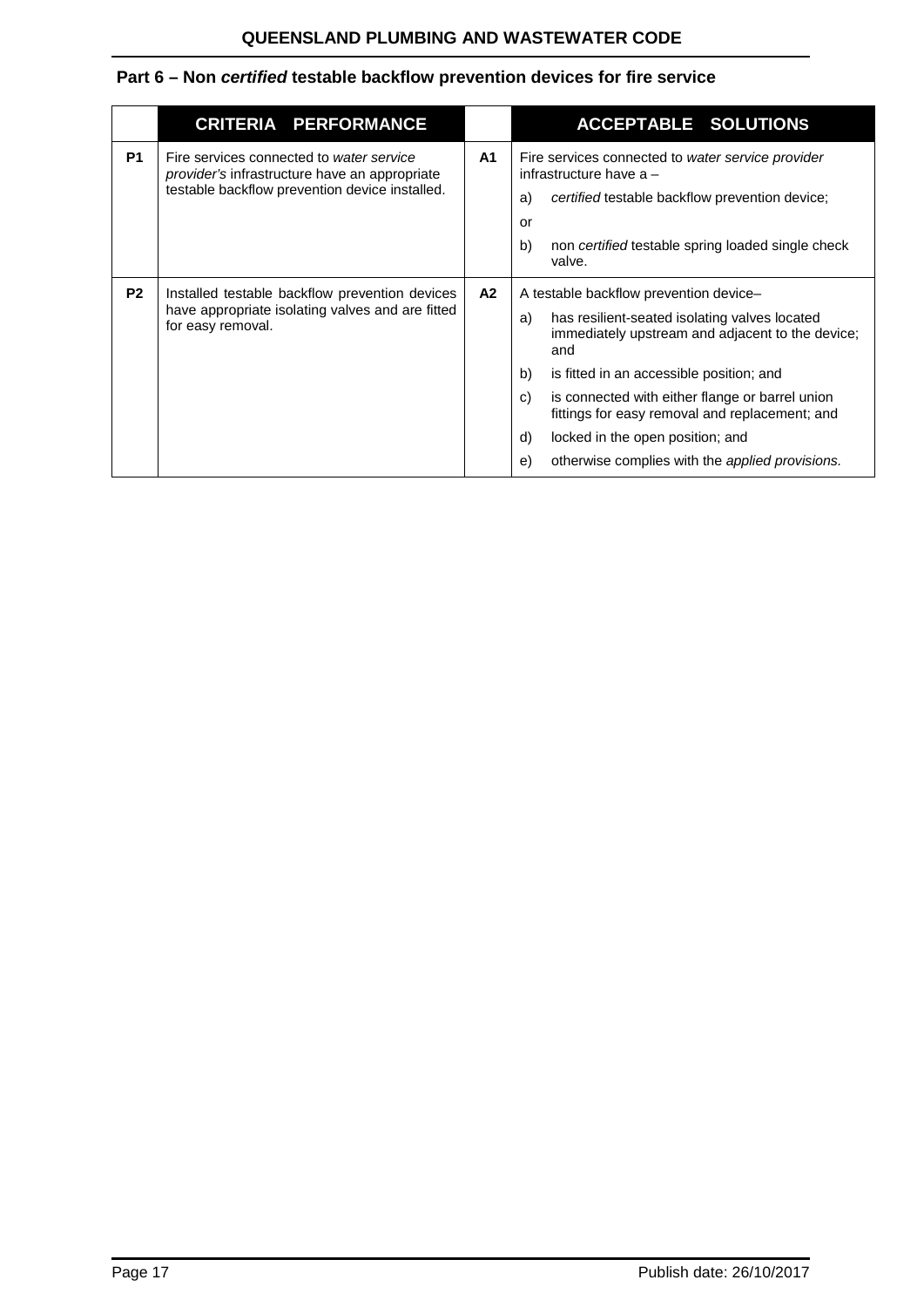## **Appendix 4 – Field testing of testable single check valves**

## **Scope**

This appendix sets out the method for field testing of testable single check values.

#### *Apparatus*

A test kit as shown in Figure 1

## **Procedure**

The procedure shall require all measurements to be taken at ambient air temperature;

- (a) with reference to Figure 2 check/open USIV (3); and
- (b) in sequence open and close test taps (1) and (2) to flush out any impurities; and
- (c) close DSIV (4).

## **To test the non-return valve**

(a) close test kit valves (A) and (B) and open test kit valve (C) and connect;

- (i) the high pressure hose of the test kit to test tap (1); and
- (ii) the low pressure hose of the test kit to test tap (2).
- (b) open test taps (1) and (2);and
- (c) open test kit valve (A) and bleed water through the vent valve (C); and
- (d) close the test kit valve (A); and
- (e) slowly open the test kit valve (B) and bleed water through the vent valve (C); and
- (f) slowly close test kit valve (B) and observe and record the reading on the differential pressure gauge; and

## **NOTE: A reading below 7kPa indicates a faulty non-return valve.**

(g) close test taps (1) and (2), open test kit valves (A) and (B), disconnect the test kit, close the test kit valve (B).

## **To test the upstream and downstream isolating valves**

- (h) connect the high pressure hose to test tap (2); and
- (i) bleed the high pressure hose to test tap (2); and
- (i) in sequence close  $-$ 
	- (i) test kit valve (C); and
	- (ii) USIV (3); then
- (k) slowly open the test kit valve (B); until the pressure on the gauge drops by approx 10 kPa; then

(l) close test kit valve (B); then

## **NOTE: Observe the reading on the differential pressure gauge.**

- **a rise in pressure on the gauge indicates a leaking USIV (3)**
- **a drop in pressure on the gauge indicates a leaking DSIV (4)**
- $(m)$
- (i) close test tap (2); and
- (ii) open test kit valve (B); and
- (iii) disconnect high pressure hose from test tap (2); and
- (iv) open isolating valves (3) and (4).

#### **(This restores the device to operating condition) (Lock USIV and DSIV in open position)**

## **Test report**

The following shall be reported:

- (a) the reading obtained in step (f).
- (b) whether the USIV and DSIV are tight.

#### **Criteria for acceptance**

The following shall be criteria for acceptance:

- (i) the reading in step (f) shall be not less than 7kPa; and
- (ii) the USIV shall be tight; and
- (iii) the DSIV shall be tight.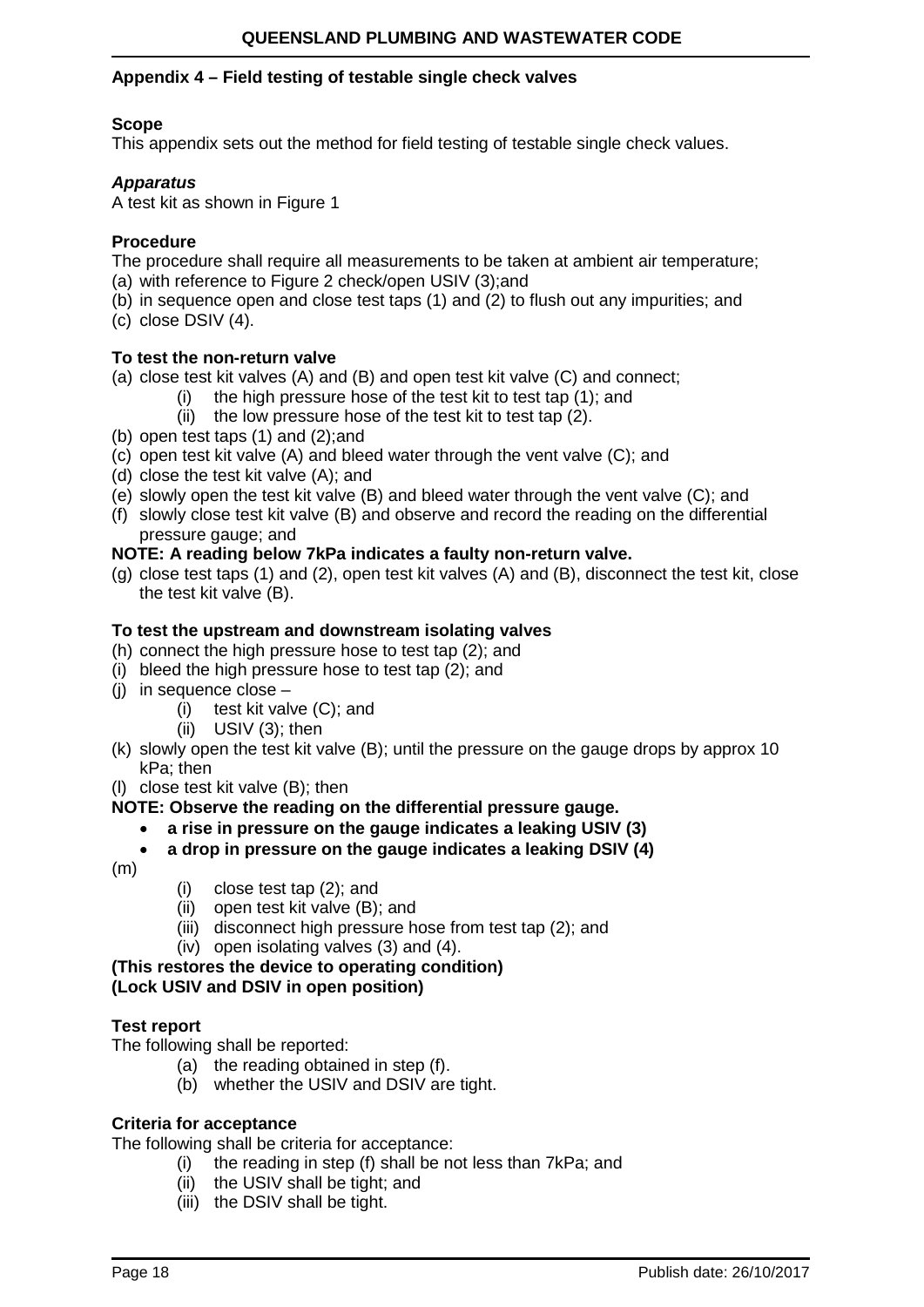

**Figure 1 – Typical test kit** *apparatus*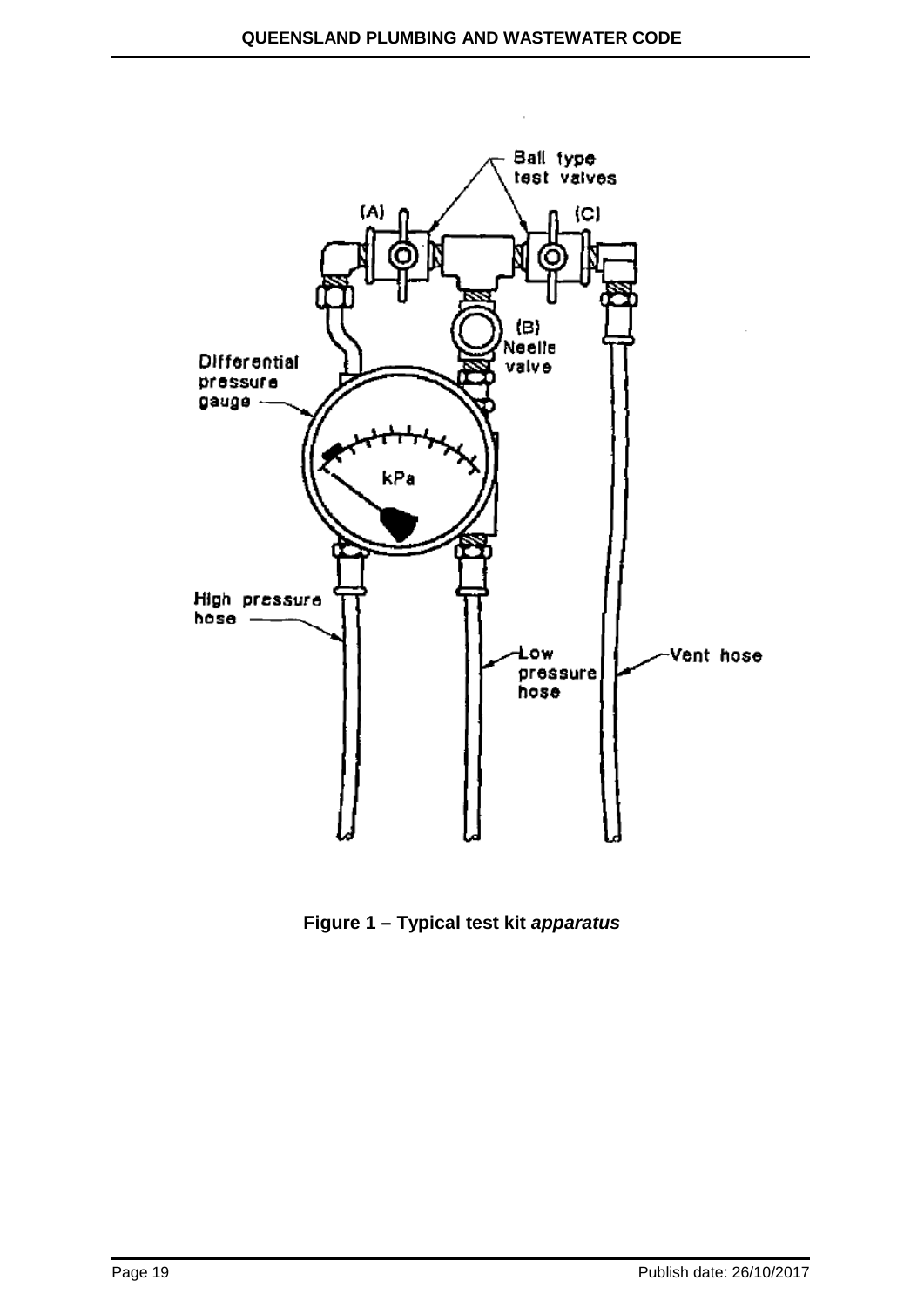

**Figure 2- Typical Arrangement Testable single check valve fire service assembly**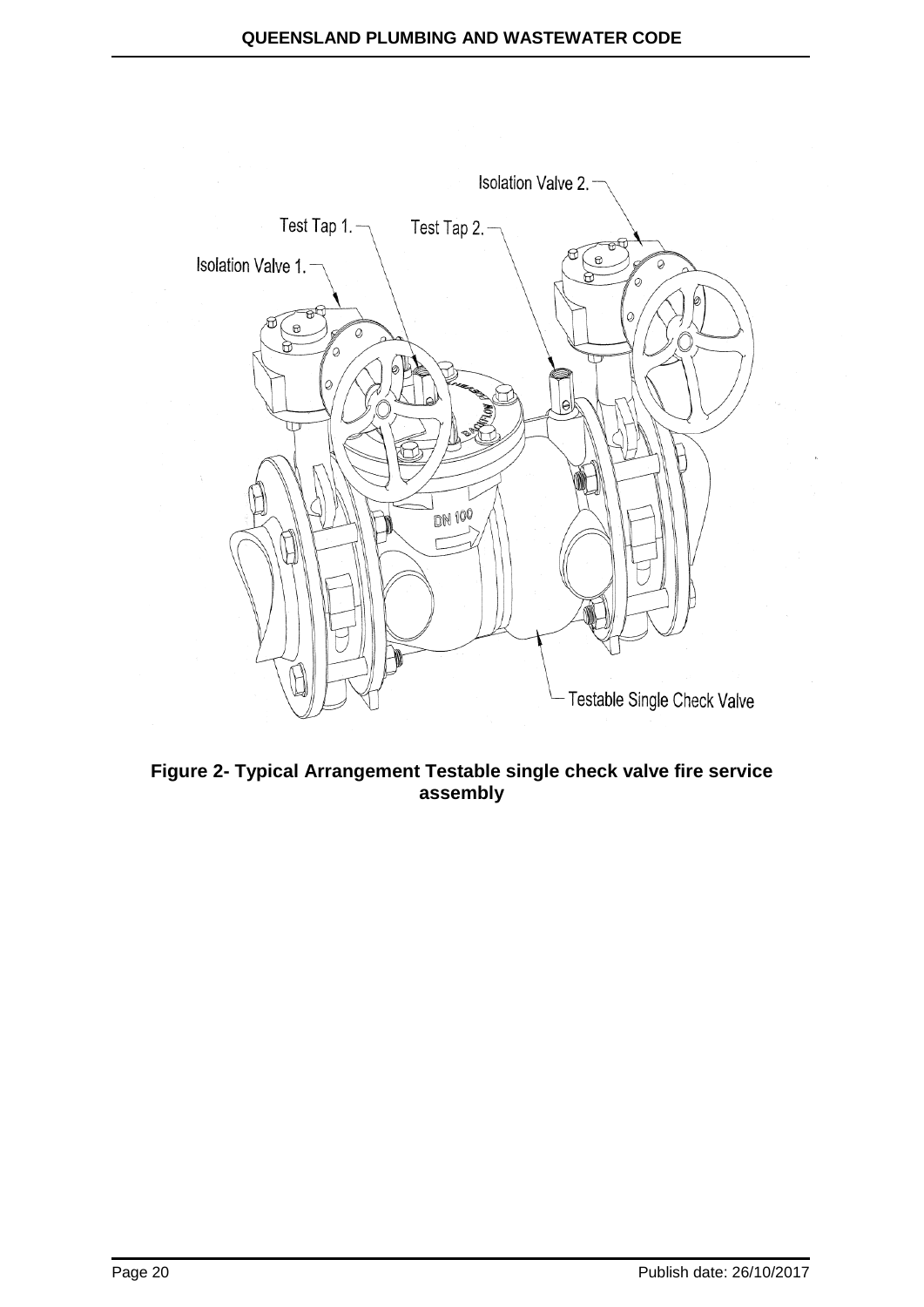## <span id="page-20-0"></span>**Part 7 – Installation of solar heated water systems**

|                | <b>PERFORMANCE</b><br><b>CRITERIA</b>                                                                                   |    |    | <b>ACCEPTABLE SOLUTIONS</b>                                                                                                                    |
|----------------|-------------------------------------------------------------------------------------------------------------------------|----|----|------------------------------------------------------------------------------------------------------------------------------------------------|
| P <sub>1</sub> | The collectors for a solar heated water<br>system must be installed to maximise solar<br>gain and minimise energy loss. | A1 | 1. | The collectors for a solar heated water<br>system must be installed in accordance with<br>AS/NZS 3500.4:2015, subject to A1.2 of this<br>Part. |
|                |                                                                                                                         |    | 2. | For applying AS/NZS 3500.4:2015, the<br>reference in clause 6.5.1.2 of the standard to<br>'45°' is taken to be a reference to '90°'.           |
|                |                                                                                                                         |    |    | Note: Clause 6.5.1.2 provides that collectors must<br>be installed so they face no more than 45° east or<br>west of true north.                |

Note: under A1.2 orientation of a collector panel for a solar heated water systems will comply with the acceptable solution requirement if it is installed within 90° east or west of true north, refer to Figure 3

## **Figure 3- Orientation of collectors**



#### Collector orientation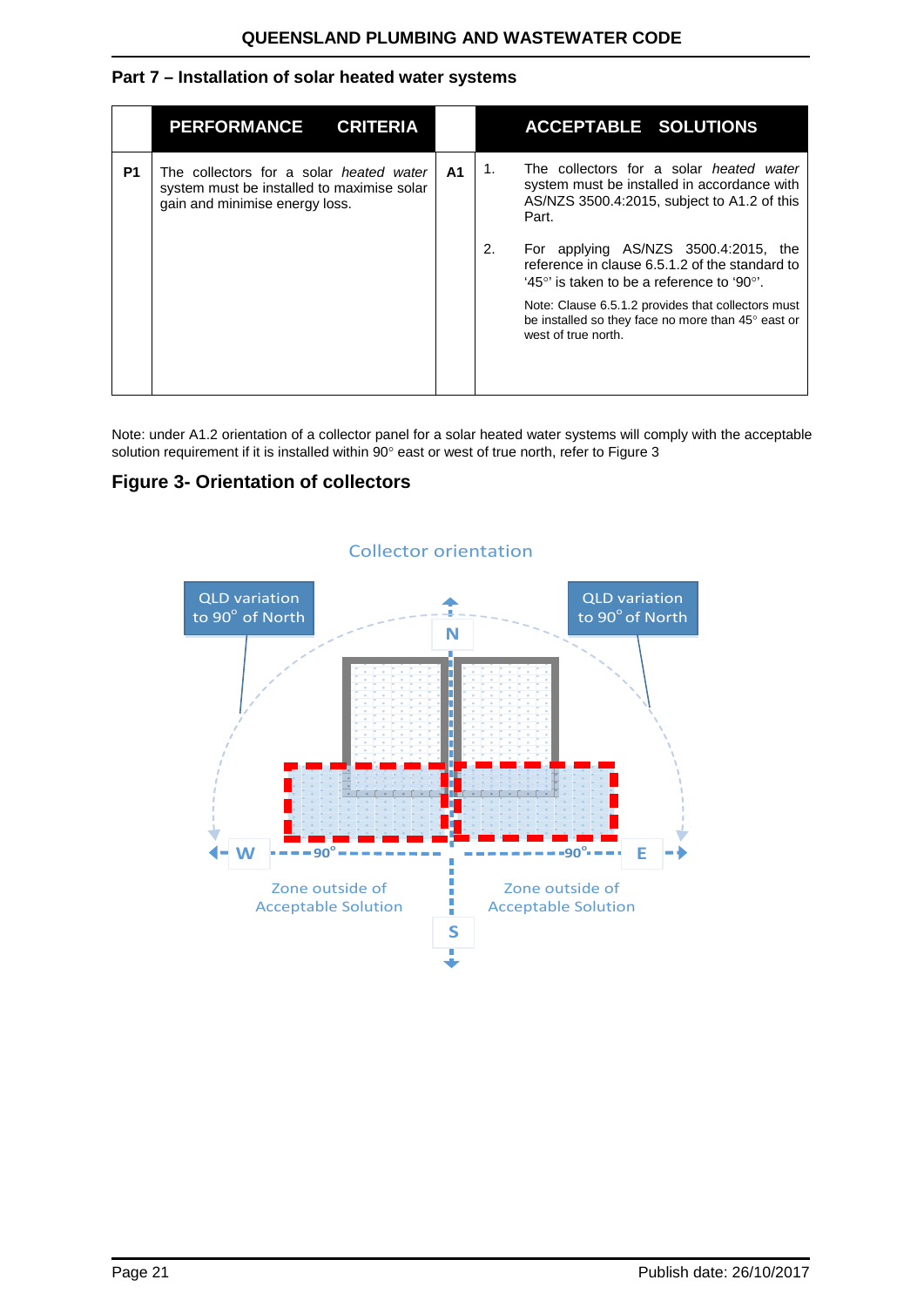## <span id="page-21-0"></span>**Part 8 – Water conservation for** *class 1* **and** *class 2* **buildings**

|           | <b>PERFORMANCE</b><br><b>CRITERIA</b>                                                                                                                                                                                               |    | <b>ACCEPTABLE SOLUTIONS</b>                                                                                                                                                                                                                                                                                                                                                                                                                                                                                                                                                                                                                                                                                    |
|-----------|-------------------------------------------------------------------------------------------------------------------------------------------------------------------------------------------------------------------------------------|----|----------------------------------------------------------------------------------------------------------------------------------------------------------------------------------------------------------------------------------------------------------------------------------------------------------------------------------------------------------------------------------------------------------------------------------------------------------------------------------------------------------------------------------------------------------------------------------------------------------------------------------------------------------------------------------------------------------------|
| <b>P1</b> | For lots which have a class 1 or class 2 building,<br>in areas serviced by a water service provider,<br>outdoor irrigation systems installed or replaced<br>on or after 1 March 2009 must facilitate the<br>efficient use of water. | A1 | For lots which have a class 1 or class 2 building, in areas<br>serviced by a water service provider, outdoor irrigation<br>systems installed or replaced on or after 1 March 2009<br>comply with Queensland Water Commission guidelines<br>for an efficient irrigation system - 'Efficient Irrigation for<br>Water Conservation' when:<br>connected to a water service; or<br>(a)<br>connected to a <i>rainwater tank</i> where the <i>rainwater</i><br>(b)<br>tank has a continuity of supply from a water service<br>through either:<br>a trickle top-up system; or<br>(i)<br>an <i>automatic switching device</i> where the<br>(ii)<br>off take is located downstream of the<br>automatic switching device. |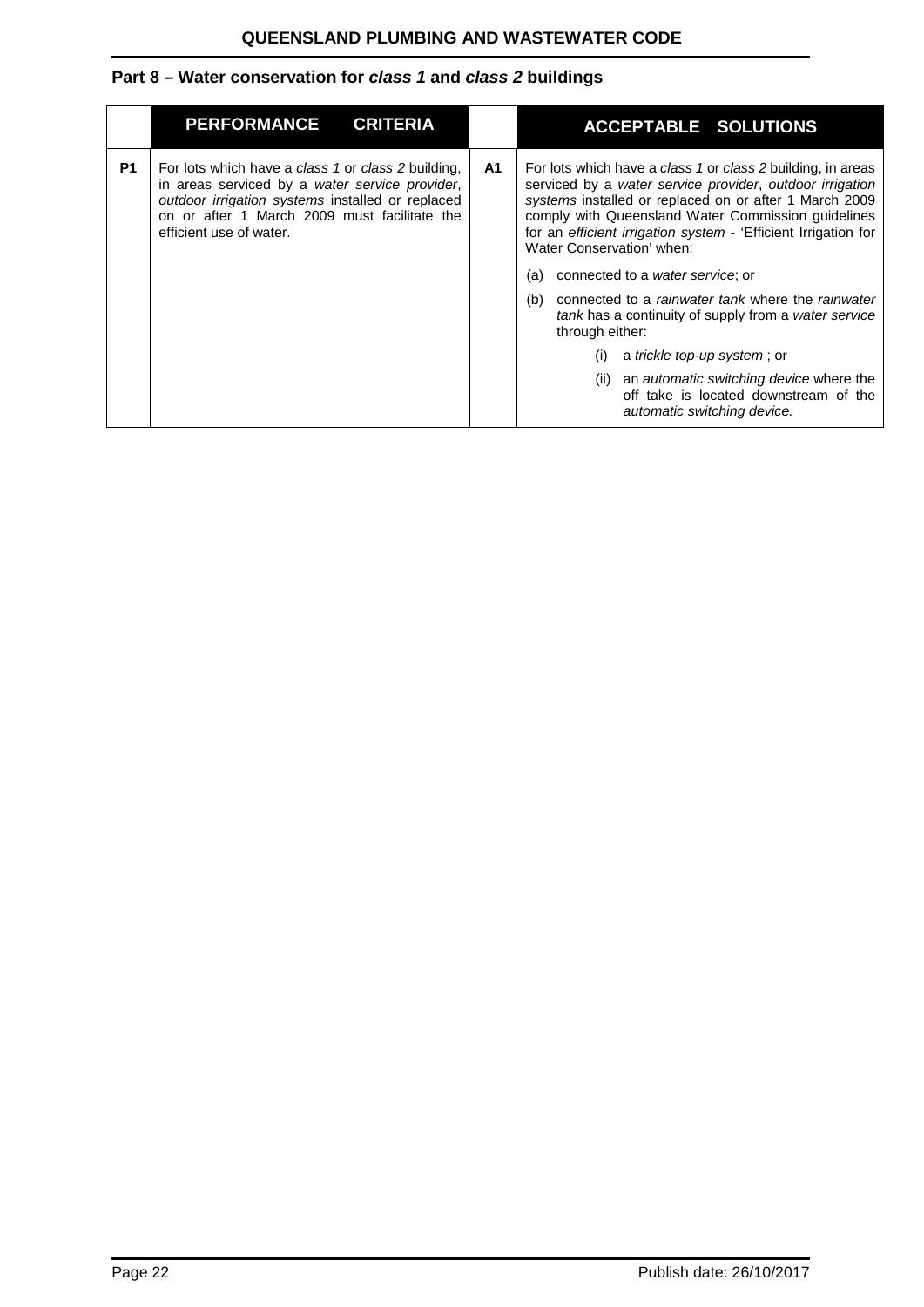#### <span id="page-22-0"></span>**Part 9 – Chief Executive Approval for** *Blackwater* **Trials in Southeast Queensland**

## **Definitions**

This Part establishes the requirements for a Chief Executive Approval for the installation of an *on-site sewage treatment plant* for testing purposes only in a sewered area in the South East Queensland (SEQ) Region. *The Plumbing and Drainage Act* 2002 (PDA) permits the installation for testing purposes only in *class 2, 5, 6* and *9b*.

A Chief Executive Approval does not include:

- a) the method of land application of the treated effluent; or
- b) a chemical, composting or incinerating toilet; or
- c) a *dry-vault toilet* (e.g. waterless toilet).

## **Testing Agency**

All compliance checking, monitoring, testing, and sampling is to be performed by an agency accredited as a third party quality management certification body certified by the Joint Accreditation System of Australia and New Zealand (JAS-ANZ) or by another accreditation body with which JAS-ANZ has a memorandum of understanding, and at the cost of the applicant.

The samples for Biochemical Oxygen Demand (BOD5), suspended solids, total nitrogen, total phosphorus and thermotolerant coliform, taken by the testing agency, must be directly transported and delivered to a laboratory, registered by the National Association of Testing Authorities (NATA) to carry out analyses for the parameters specified.

Applicable residual disinfectant and dissolved oxygen samples must be analysed on site. The test criteria and test period procedures specified in the Guideline for Treated Blackwater Reuse Trials (the guideline).

Water quality specifications for the treated blackwater trials can be found in Table 9.1.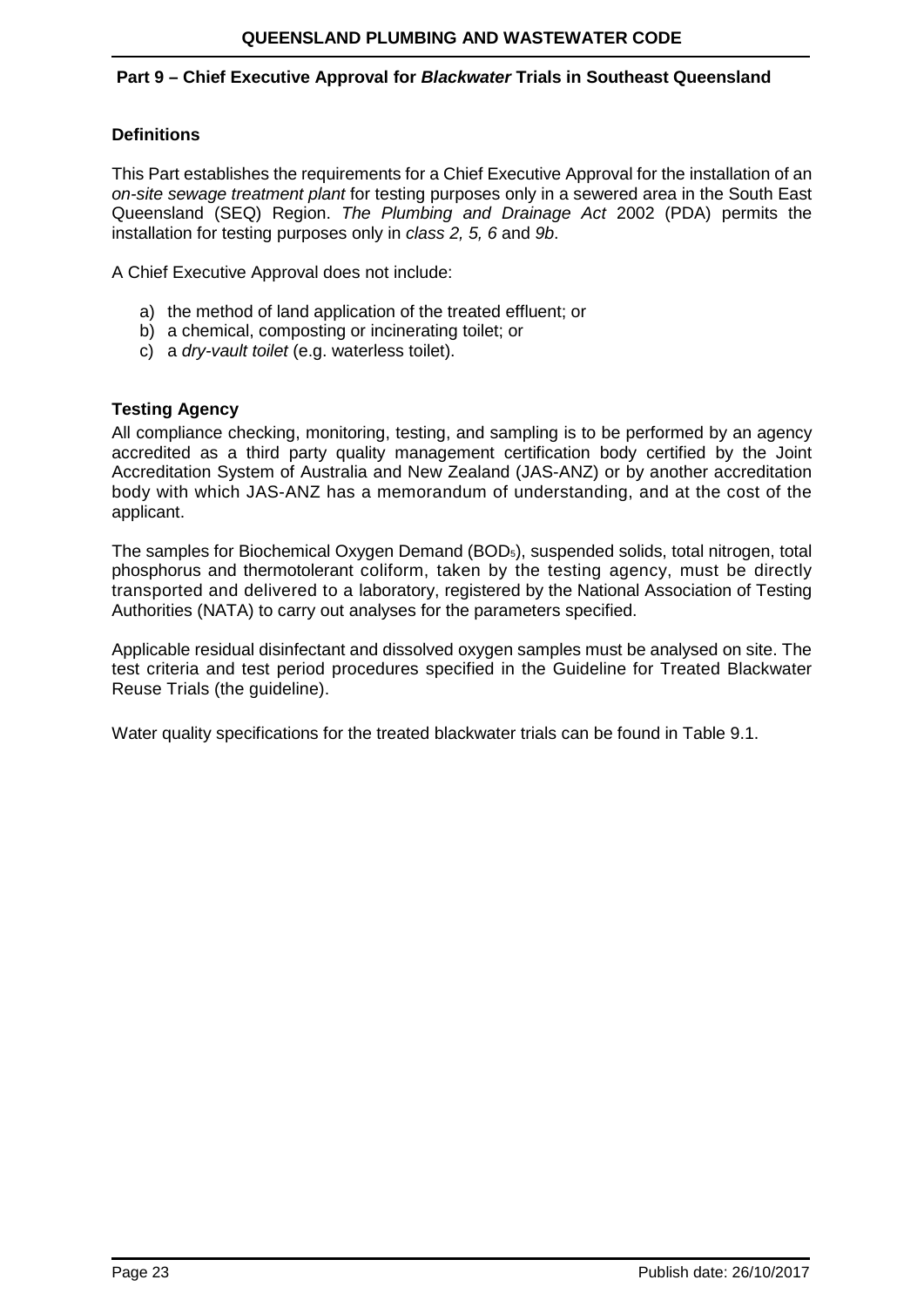# **Performance Criteria for Chief Executive Approvals for** *Blackwater* **Trials**

|                | <b>PERFORMANCE</b><br><b>CRITERIA</b>                                                                                                                                                                                                                                                                                                                                                                                                                   |                | <b>ACCEPTABLE SOLUTIONS</b>                                                                                                                                                                                                                                                                                                                                                                                                                                                                                                                                                                                                                                                                                                                                                                                                                   |
|----------------|---------------------------------------------------------------------------------------------------------------------------------------------------------------------------------------------------------------------------------------------------------------------------------------------------------------------------------------------------------------------------------------------------------------------------------------------------------|----------------|-----------------------------------------------------------------------------------------------------------------------------------------------------------------------------------------------------------------------------------------------------------------------------------------------------------------------------------------------------------------------------------------------------------------------------------------------------------------------------------------------------------------------------------------------------------------------------------------------------------------------------------------------------------------------------------------------------------------------------------------------------------------------------------------------------------------------------------------------|
| P <sub>1</sub> | To protect public health by ensuring that-<br>all plant discharges are safe; and<br>(a)<br>(b)<br>risk associated with the discharge of<br>human waste and domestic-wastewater<br>to the environment are minimised.                                                                                                                                                                                                                                     | A <sub>1</sub> | The plant which is an on-site sewage treatment plant -<br>(a) meets the Effluent Quality requirements in Table 9.1;<br>meets the requirements of Appendix 9B; and<br>(b)<br>otherwise complies with the applied provisions.<br>(C)                                                                                                                                                                                                                                                                                                                                                                                                                                                                                                                                                                                                            |
| P <sub>2</sub> | To maintain and enhance the quality of the<br>environment by ensuring that-<br>(a) surface and groundwater are not polluted;<br>and<br>soil<br>productivity<br>maintained<br>(b)<br>is<br>or<br>enhanced,<br>and<br>cumulative<br>adverse<br>environmental effects do not occur during<br>the design life; and<br>the relationship between input and output<br>(C)<br>within a hydrological system is correct for<br>the volumes of blackwater produce. | A2             | The plant which is an on-site sewage treatment plant -<br>(a) complies with the Effluent Quality requirements in<br>Table 9.1; and<br>(b) otherwise complies with the applied provisions.                                                                                                                                                                                                                                                                                                                                                                                                                                                                                                                                                                                                                                                     |
| P <sub>3</sub> | To maintain and enhance community amenity<br>by ensuring that the plant-<br>(a) is managed so as to achieve sustainable<br>long-term performance;<br>(b) is designed to enhance the amenity; and<br>(c) provides treatment capacity to meet<br>expected hydraulic and organic loadings.                                                                                                                                                                 | A3             | (a) A plant shall be designed to treat waste generated<br>onsite and the design loading shall be stated;<br>(b) The application is accompanied by documentation<br>meeting the requirements of Appendix 9B; and<br>Otherwise complies with the applied provisions.<br>(C)                                                                                                                                                                                                                                                                                                                                                                                                                                                                                                                                                                     |
| <b>P4</b>      | The system shall be designed to function and<br>meet all other performance requirements<br>during the design life.                                                                                                                                                                                                                                                                                                                                      | A <sub>4</sub> | (a) Each component of the system will be manufactured<br>to last the design life apart from mechanical and<br>electrical components that -<br>(i)<br>have a minimum design life of 15 years;<br>(ii)<br>have a minimum warranty period of 12 months;<br>are readily accessible for maintenance and<br>(iii)<br>replacement.<br>(b) All components are capable of being securely fixed to<br>withstand all loads encountered during transportation,<br>installation and normal operation;<br>(c) The application is accompanied by documentation<br>meeting the requirements of Appendix .9A;<br>(d) The documentation in (c) will be publicly available for<br>downloading during the design life from the website<br>nominated in the application and on the label; and<br>(e) The system otherwise complies with the applied<br>provisions. |
| <b>P5</b>      | The <i>plant</i> is designed and constructed to $-$<br>(a) provide a reliable treatment process that<br>will achieve the effluent quality criteria<br>maintained in<br>when operated<br>and<br>accordance with the<br>manufacturer's<br>instructions; and<br>(b) provide easy access for authorised<br>persons to all parts of the plant for<br>inspection, maintenance and repairs<br>which is secure from unauthorised<br>access.                     | A <sub>5</sub> | (a) The application is accompanied by documentation<br>meeting the requirements of Appendix 9A; and<br>(b) The plant otherwise complies with the applied<br>provisions.                                                                                                                                                                                                                                                                                                                                                                                                                                                                                                                                                                                                                                                                       |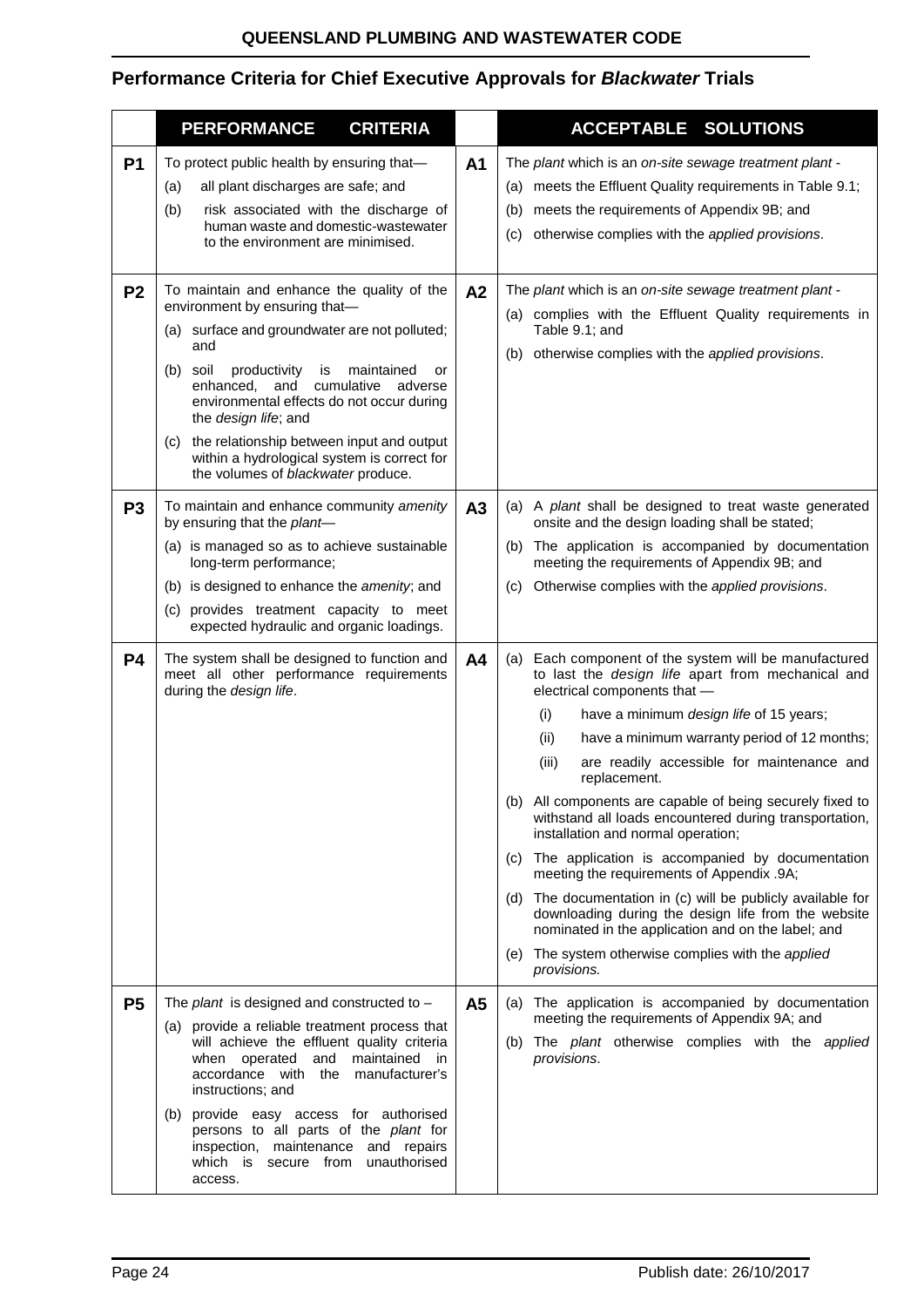#### **TABLE 9.1: WATER QUALITY SPECIFICATIONS FOR TREATED BLACKWATER TRIALS.**

All analysis must be done by a laboratory NATA accredited for the particular parameter. If water is over the maximum value at any time, it must be disposed off to sewer while the reasons are investigated. If water that is over the maximum value for any parameter has already been used on-site, then DIP and QH must be notified via the form in Attachment 7 (of the guideline).

| <b>Parameter</b><br>(Mandatory)                                          | Standard (95% of<br>samples must<br>comply)                                | <b>Maximum</b>                                                                              | <b>Monitoring</b><br>Frequency <sup>3</sup> | <b>Sampling point</b>                    |
|--------------------------------------------------------------------------|----------------------------------------------------------------------------|---------------------------------------------------------------------------------------------|---------------------------------------------|------------------------------------------|
| E.coli                                                                   | <1 cfu/100ml                                                               | $<$ 10 cfu/100ml                                                                            | Weekly (triplicate<br>samples)              | End of treatment process                 |
| Clostridium<br>perfringens                                               | $<$ 1 cfu/100ml                                                            | $<$ 10 cfu/100ml                                                                            | Weekly                                      | End of treatment process                 |
| F-RNA<br>bacteriophages <sup>2</sup>                                     | $<$ 1 pfu/100ml                                                            | $<$ 10 pfu/100ml                                                                            | Weekly                                      | End of treatment process                 |
| Somatic<br>coliphages <sup>2</sup>                                       | $<$ 1 pfu/100ml                                                            | <10 pfu/100ml                                                                               | Weekly                                      | End of treatment process                 |
| Turbidity                                                                | <2 NTU                                                                     | 5 NTU                                                                                       | On-line or daily                            | Before disinfection point                |
| Chlorine residual<br>(mandatory for<br>toilet flushing)                  | $0.2 - 1.0$ mg/L residual<br>after a minimum contact<br>time of 30 minutes | $0.2 \text{ mg/L}$ (minimum)                                                                | On-line or daily                            | Point of use or in storage tank          |
| pH                                                                       | $6 - 8.5$                                                                  |                                                                                             | On-line or daily                            | Where applicable in treatment<br>process |
| Gross gamma<br>radiation <sup>1</sup>                                    | $<$ 5 Bq/L                                                                 | 5 Bq/L                                                                                      | On-line                                     | End of treatment process                 |
|                                                                          |                                                                            | Research Parameters (Mandatory sampling, however column 2 values are guideline values only) |                                             |                                          |
| <b>Total Dissolved</b><br>Solids/Electrical<br>conductivity <sup>4</sup> | < 1000<br>mg/L/<1600µS/cm                                                  | No maximum for                                                                              | Weekly                                      | End of treatment process                 |
| <b>Total Nitrogen</b>                                                    | No guideline value                                                         | research parameters                                                                         | Monthly                                     | End of treatment process                 |
| Total<br>Phosphorus                                                      | No guideline value                                                         |                                                                                             | Monthly                                     | End of treatment process                 |

**1** People undergoing radiotherapy procedures have the potential to excrete material that is high in radioactivity. Due to smaller dilution levels in *blackwater* sewage systems and the possibility of cross connections between the treated *blackwater* system and the potable drinking water system, this issue needs to be managed properly to protect public health. If water is found to contain greater than 5 Bq/L gross gamma radiation, it should be disposed of to sewer immediately.

**2** Pharge testing may be reduced from weekly to monthly following advice from the multi-agency committee, if validation report has found them to be non-detectable.

**3** For the parameters measured on-line, a quality control sample should be sent to a to a NATA registered laboratory as part of a quality control program, to ensure accuracy of on-line equipment.

**4** Either total dissolved solids or electrical conductivity can be analysed.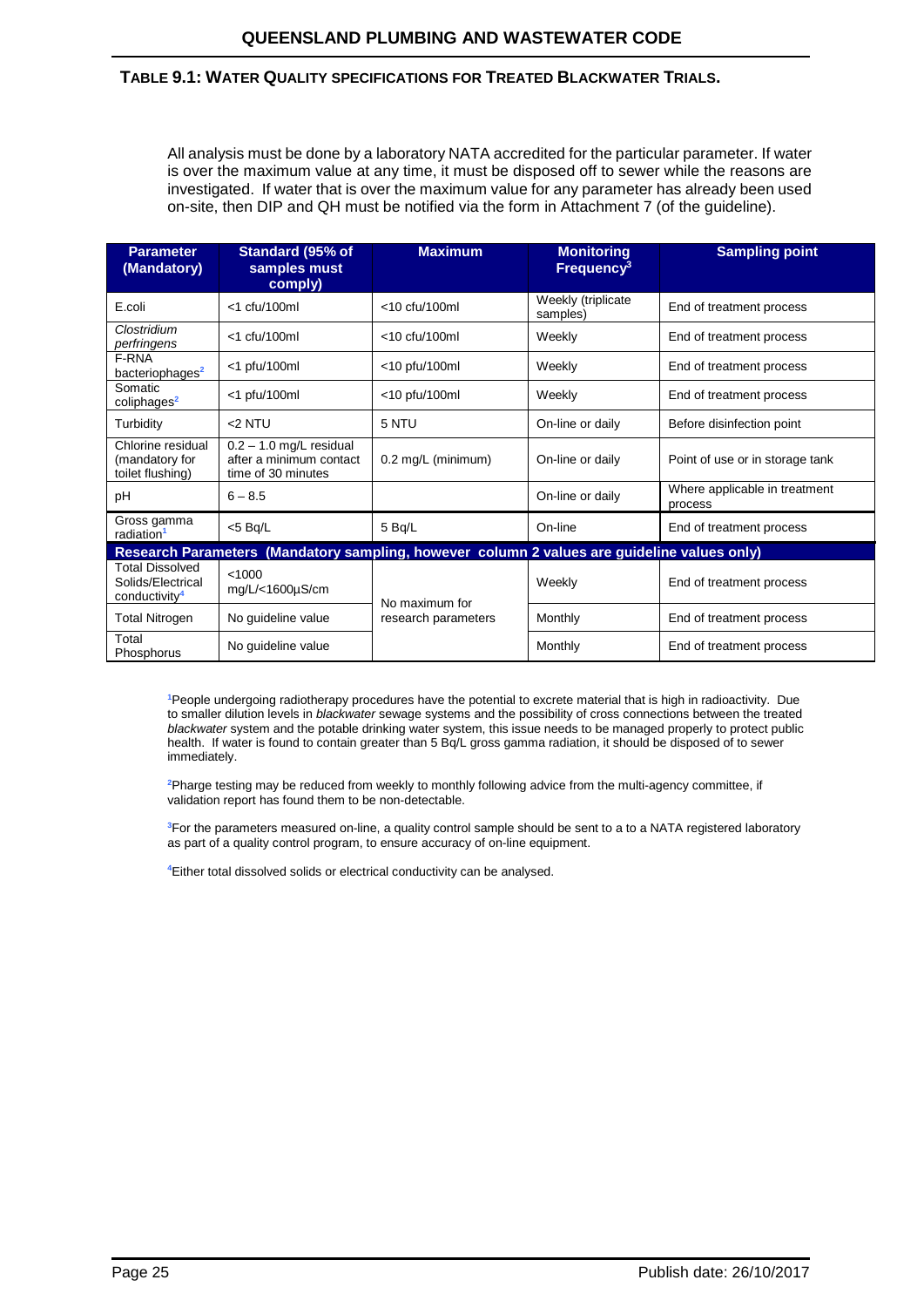#### **Appendix 9A – Documentation for** *Blackwater* **Trials**

#### **Documentation**

The following must be produced and submitted with the application.

#### **Drawings**

Three copies of drawings must be provided in A3 format. They must be full engineering drawings to scale and dimensioned, contain a full listing of all components with name, model, size, description, function, material of manufacture and location in the *plant* and include any wiring diagrams.

The components to be shown must include the electric motor(s), gearbox, compressor, pump(s), valves, diffusers, media, pipework, scum collection and sludge pumping equipment, brackets, electrodes, float switches, control panel and the arrangement of the alarm.

#### **Installation Manual**

Each *plant* must be accompanied by an owner's manual prepared by the manufacturer. Each *plant* must have securely affixed to it a *label* designed to last for the *design life* showing items (a), (b) and (c) below.

The authorised representative must provide the manual to the trial participant at the time of system installation or on occupation of the premises. The manual must be written so that it can be easily understood by the intended reader and must include at a minimum -

- (a) A numbered list of treatment plant components and an accompanying illustration, photograph, or print in which the components are respectively identified;
- (b) Design, construction and material specification for the treatment plant components;
- (c) Wiring schematics for the treatment plant electrical components;
- (d) Off-loading and unpacking instructions including safety considerations, identification of fragile components and measures to be taken to avoid damage to the treatment plant;
- (e) A process overview of the function of each component and the expected function of the entire treatment plant when all components are properly assembled and connected;
- (f) A clear definition of the treatment plant installation requirements including plumbing and electrical power requirements, ventilation and air intake protection;
- (g) Displacement protection, water tightness, slope and miscellaneous fittings and appurtenances;
- (h) Repair or replacement instructions in the event that a treatment plant possesses flaws that would inhibit proper functioning and a list of sources for replacement components; and
- (i) A detailed start-up procedure.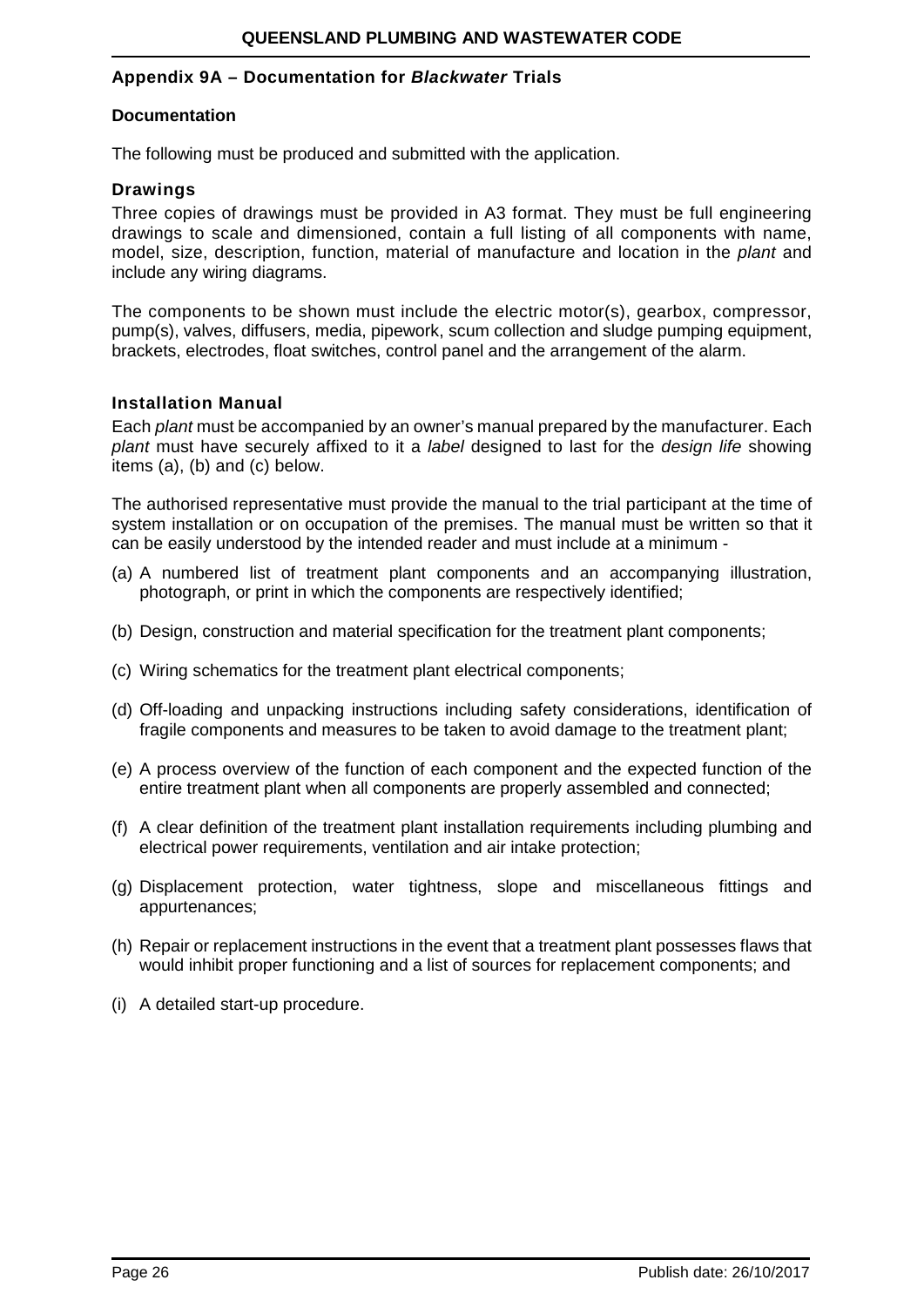## **QUEENSLAND PLUMBING AND WASTEWATER CODE**

#### **Operation and Maintenance Manual**

Manufacturers must provide comprehensive and detailed operation and maintenance instructions to authorised service personnel. The manual must be written so that it can be easily understood by the intended reader and shall include at a minimum -

- (a) Description and schematic of the treatment system that depicts the treatment process, including the flow of water, treatment components, pumps, compressors, valves, pipework;
- (b) Source water characterisation and hazards identified in the source water and the expected function of the entire treatment plant for removing hazards from source water; possible hazards in the source water;
- (c) Identification of critical control points and critical limits for the parameters used to assess critical control points. For example if filtration is a critical control point for effective disinfection turbidity from the source water. High turbidity of over 5 NTU is a breach of the critical limit indicating the critical control point is not functioning effectively. An alarm should therefore be generated when turbidity is over 5 NTU to warn the operator of a potential problem with the treatment process);
- (d) Water quality monitoring programs;
- (e) Operation instructions for the WTS (including manuals for all the components of the system). Operating instructions should be comprehensive and clearly delineate proper function of the treatment system and the operating and maintenance responsibilities of the owner and authorised service personnel, and the service-related obligations of the manufacturer or facility builder;
- (f) Proposed volumes of treated blackwater to be produced;
- (g) Proposed storage times;
- (h) Approximate usage figures (volumes of treated blackwater used) for each use;
- (i) A maintenance schedule for all components and equipment (including sludge removal);
- (j) Investigation procedure for monitoring biofilm build up in pipe work and a schedule for biofilm control such as but not limited to, pipe scouring;
- (k) A calibration schedule for all relevant components and any laboratory equipment on-site;
- (l) Recommended methods for collecting, preserving, storing and transporting samples to a laboratory which is NATA registered for the relevant analyses;
- (m)Disposal methods for any waste produced through the treatment process or out of specification water;
- (n) Workplace Health and Safety procedures for storage of chemicals and other relevant activities;
- (o) Waste disposal procedures for any liquid or solid waste from the WTS site;
- (p) Incident procedures if plant malfunctions while operating unattended;
- (q) Notification procedures if out of specification water is used on-site;
- (r) The plants model designation;
- (s) The name and telephone number of an appropriate service representative to be contacted in case of problems;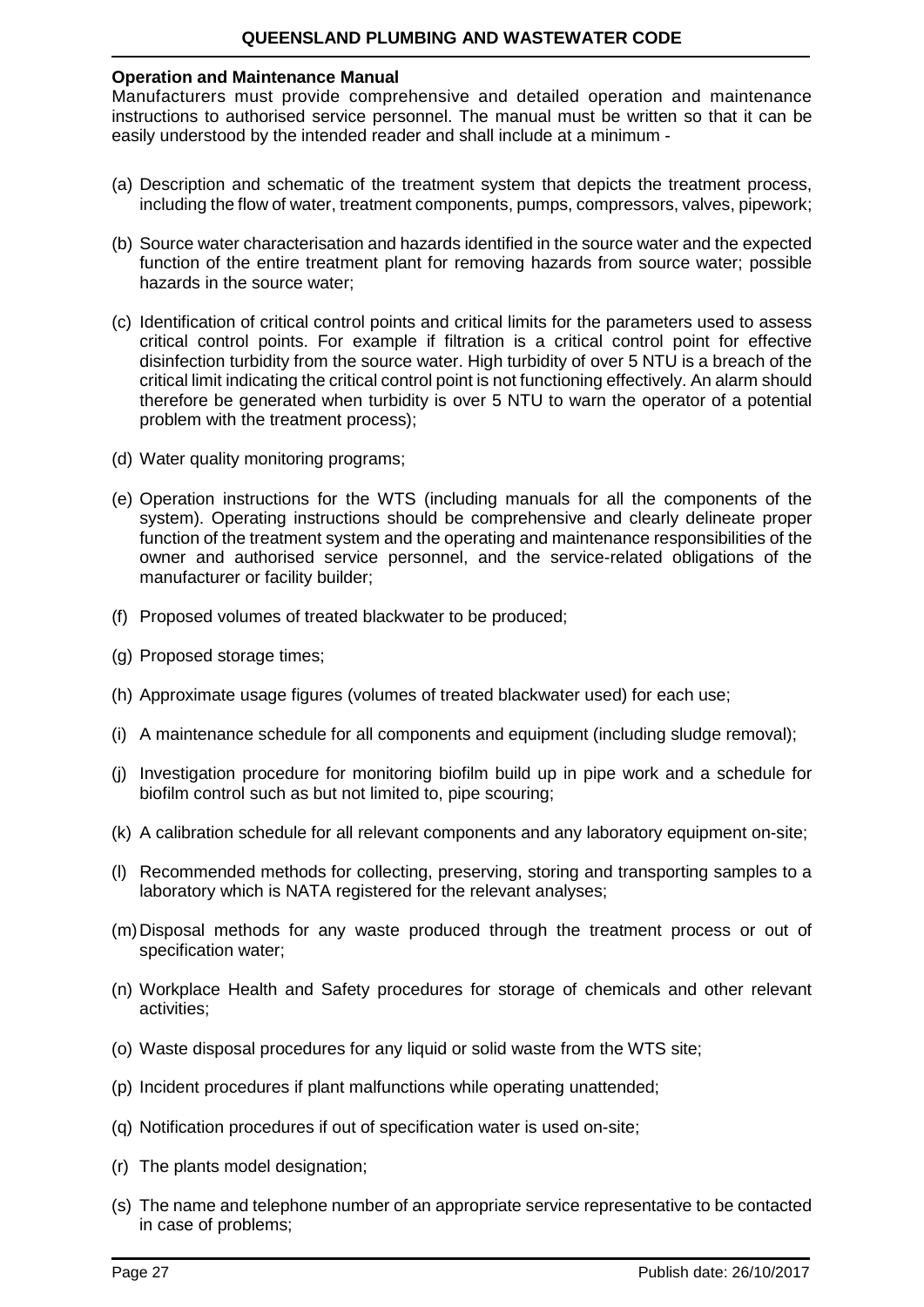- (t) A statement confirming that the WTS meets the requirements of the QPW code;
- (u) Register to record the types of breakdowns, how the operator knows a breakdown has occurred, reaction times and actions to rectify problems that occur in the treatment system and reticulation system. This register must also record replacement of equipment. Over the life of the trial record the amount of time that the plant was not operational due to failures over the life of the trial;
- (v) Register to record the amount of time the operator has to spend daily/weekly in overseeing the operation of the WTS. Include in this register which areas of operation take up most of the operators' time;
- (w) Register to document the costs associated with the project;
- (x) Operators' qualifications and knowledge of the WTS;
- (y) Documented results of the ongoing consultation process; and
- (z) Documented results of the ongoing educational process.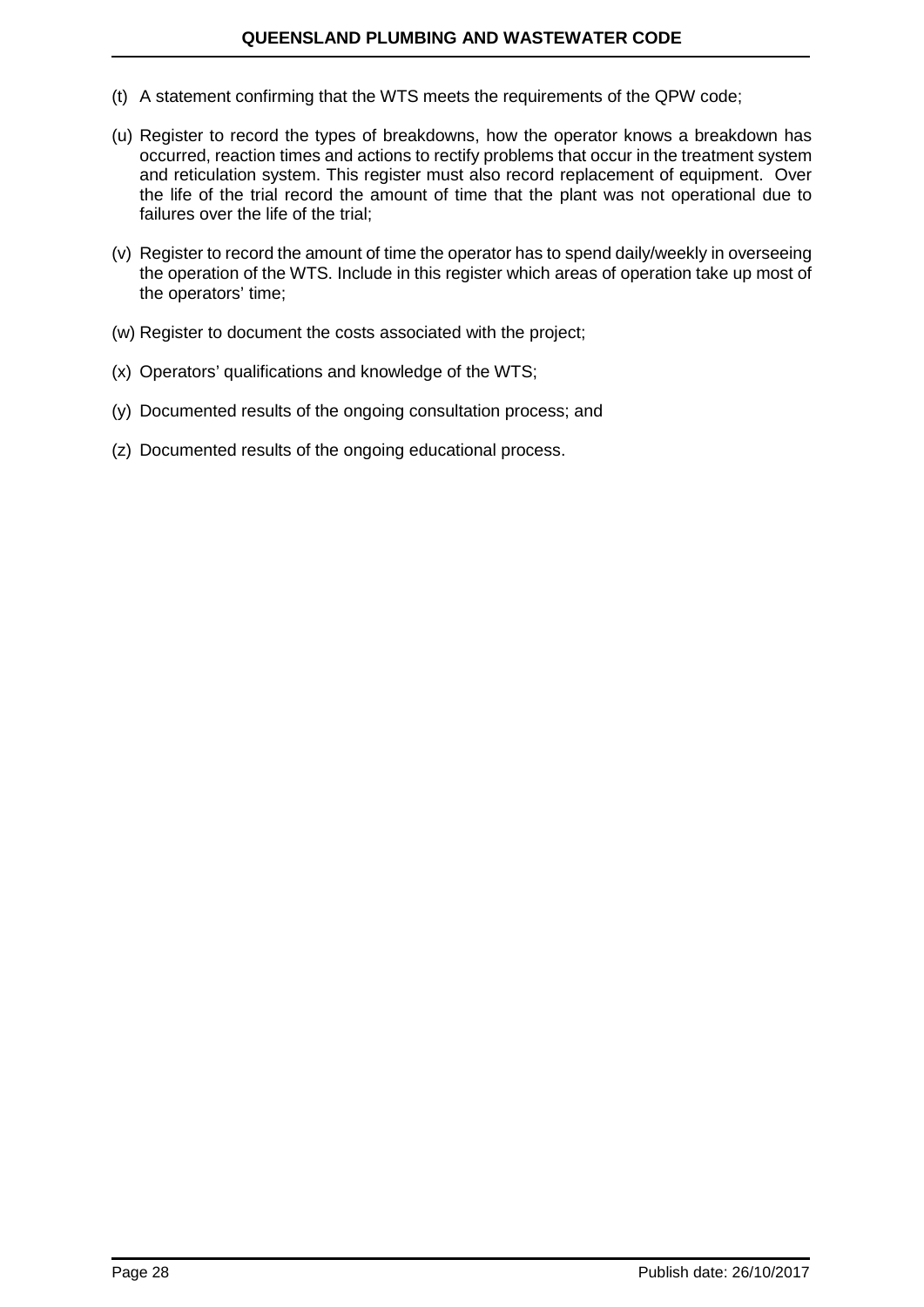## **Appendix 9B Conditions of Approval for** *Blackwater* **Trials**

#### **Validation of treatment process**

The Treated Blackwater Reuse Trials Guide contains further information on validation methods and must be used in conjunction with this section of the Code.

- 1. Validation of treatment process **(Mandatory)**
	- Results from pre-commissioning validation and commissioning validation, methodologies and results; and
	- Results from commissioning verification (minimum of 20 sampling events must be taken within 6 months. Each sampling event must be on a different day. These samples need to be analysed at a NATA accredited laboratory for the parameters in *Table 9.1* and comply with the corresponding values in column 2 and 3 of *Table 9.1*) *E. coli* samples must be taken in triplicate.
- 2. Validation of On-line monitoring **(Mandatory)**
	- All on-line monitoring equipment needs to be validated as per the manufacturer's instructions. Validation methods and any results must be included in the validation report; All on-line monitoring equipment needs to be calibrated as per the manufactures instructions; and
	- Calibration results must be included in the validation report.
- 3. Validation of Storage of *blackwater* (Only applicable if water is stored for more than 24 hours anytime throughout the trial).
	- If treated *blackwater* is to be stored on-site for longer than 24 hours during the *blackwater* reuse trial, then during the validation period it must be demonstrated that the quality of the water is not degraded during storage; The way this is done is up to the proponent but some suggestions include:
		- a) Sampling water to ensure it still meets the parameters in *Table 9.1* after various storage times that correspond to those that may occur during the operational phase of the trial;
		- b) Monitoring any process employed to retain the water quality (e.g. chlorination of the storage tank); and
	- Methods and results from the validation of the storage of treated *blackwater* must be included in the validation report.
- 4. Cross-connection (Only applicable if water is plumbed back into building structure for toilet flushing or irrigation systems).
	- If use of effluent could result in a cross-connection with the potable water system, then the methods to control this must be included in the validation report.
- 5. Operational Manual **(Mandatory)**
	- A copy of the operational Manual will need to accompany the validation report. The operations manual must include all relevant information from *Appendix* 6 of the guidelines.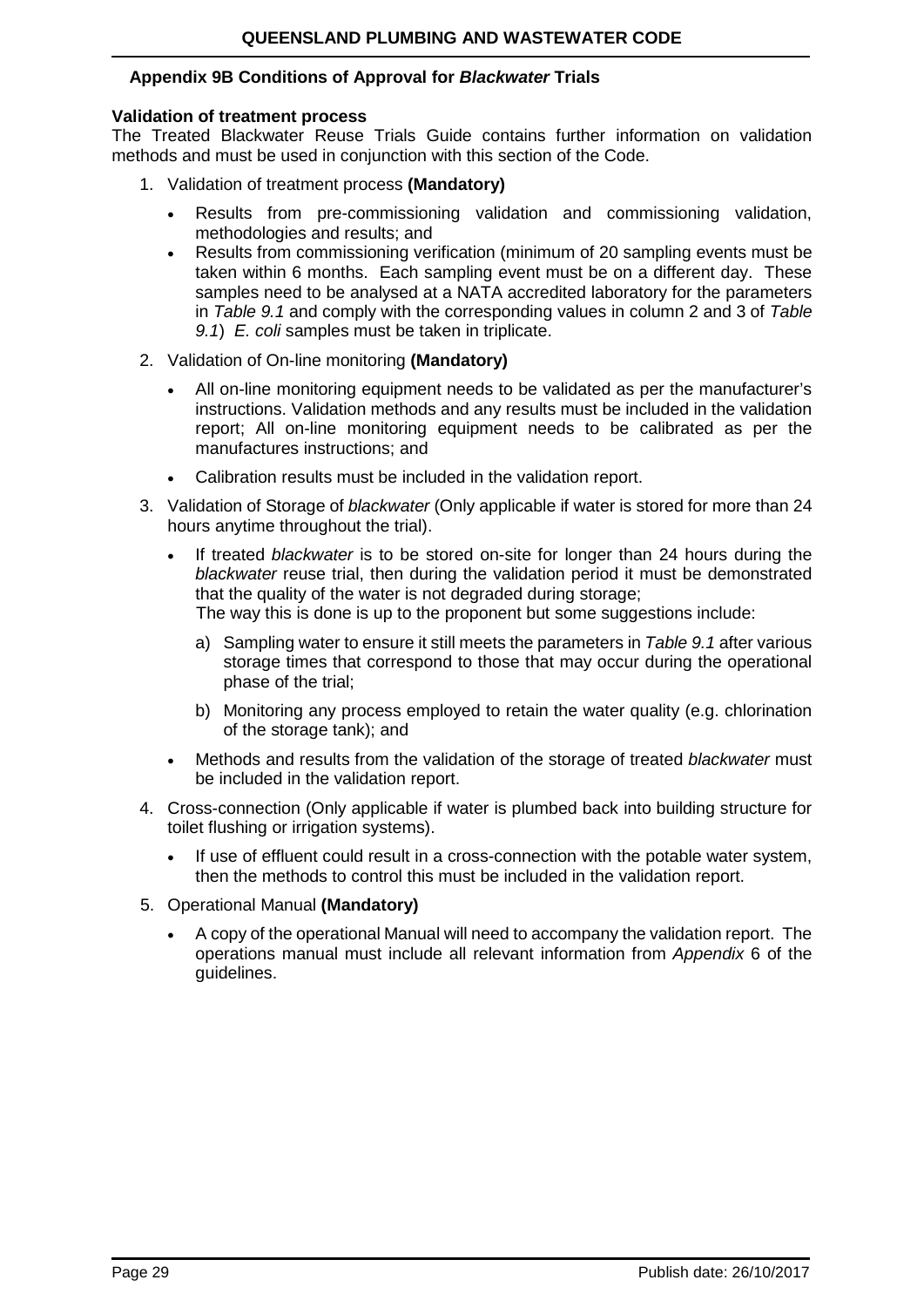## **QUEENSLAND PLUMBING AND WASTEWATER CODE**

#### **Table T1A – Potential end uses of** *greywater* **where a** *greywater treatment plant* **is installed on premises generating less than 3kL (<3kL) per day**

| <b>Potential End Uses</b>                                                                                                                                                                                                                     | <b>Parameter</b>                                                                                                                                       | <b>Effluent Compliance Value</b>                                                                                                                             |
|-----------------------------------------------------------------------------------------------------------------------------------------------------------------------------------------------------------------------------------------------|--------------------------------------------------------------------------------------------------------------------------------------------------------|--------------------------------------------------------------------------------------------------------------------------------------------------------------|
| End uses with a high level of human<br>contact, including:<br><b>Sanitary flushing</b><br>$\bullet$<br>Laundry use (cold water source to<br>$\bullet$<br>washing machines)<br>Vehicle washing<br>$\bullet$<br>Path/Wall washdown<br>$\bullet$ | Biochemical oxygen demand (BOD5)<br>Total suspended solids (TSS)<br>Thermo-tolerant organisms<br>(org/100ml)<br>pH<br>Turbidity<br><b>Disinfection</b> | ≤10 mg/L<br>≤10 mg/L<br>$<$ 10<br>$6.5 - 8.5$<br><2 NTU (95%ile) / <5 NTU (maximum)<br>CI: $0.2 - 1.0$ mg/L residual (where used<br>as primary disinfection) |
| End uses with a medium level of human<br>contact, including:<br>Lawn and garden spray irrigation                                                                                                                                              | Biochemical oxygen demand (BOD5)<br>Total suspended solids (TSS)<br>Thermo-tolerant organisms<br>(org/100ml)<br>рH<br>Turbidity<br><b>Disinfection</b> | ≤20 mg/L<br>≤30 mg/L<br>$30$<br>$6.5 - 8.5$<br><5 NTU (95%ile)<br>CI: $0.2 - 1.0$ mg/L residual (where used<br>as primary disinfection)                      |
| End uses with a low level of human<br>contact, including:<br>Garden<br>and<br>manual<br>Lawn<br>bucketing, surface broadcasting,<br>sub-surface irrigation                                                                                    | Biochemical oxygen demand (BOD5)<br>Total suspended solids (TSS)<br>Thermo-tolerant organisms<br>(org/100ml)<br>pH<br><b>Disinfection</b>              | ≤240 mg/L<br>≤180 mg/L<br>N/A<br>N/A<br>N/A                                                                                                                  |

## **Table T1B – Potential end uses of** *greywater* **where a** *greywater treatment plant* **is installed on premises generating greater than 3kL (>3kL) per day**

| <b>Potential End Uses</b>                                                                                                                                                                                                                     | <b>Parameter</b>                                                                                                                                                                                                                                                                                                        | <b>Effluent Compliance Value</b>                                                                                                             |
|-----------------------------------------------------------------------------------------------------------------------------------------------------------------------------------------------------------------------------------------------|-------------------------------------------------------------------------------------------------------------------------------------------------------------------------------------------------------------------------------------------------------------------------------------------------------------------------|----------------------------------------------------------------------------------------------------------------------------------------------|
| End uses with a high level of human<br>contact, including:<br><b>Sanitary flushing</b><br>$\bullet$<br>Laundry use (cold water source to<br>$\bullet$<br>washing machines)<br>Vehicle washing<br>$\bullet$<br>Path/Wall washdown<br>$\bullet$ | Biochemical oxygen demand (BOD5)<br>Total suspended solids (TSS)<br>Escherichia coli (95% of samples<br>taken over a 12 month period)<br>Escherichia coli (maximum)<br>pH<br>Turbidity<br>Disinfection (where chlorine is used as<br>primary disinfection) (residual must be<br>maintained at point of use for sanitary | ≤10 mg/L<br>≤10 mg/L<br>$<$ 1 cfu/100ml<br>10 cfu/100ml<br>$6.5 - 8.5$<br><1 NTU (95%ile) / 5 NTU (maximum)<br>CI: $0.2 - 1.0$ mg/L residual |
| End uses with a medium level of human<br>contact, including:<br>Lawn and garden spray irrigation                                                                                                                                              | flushing and laundry use)<br>Biochemical oxygen demand (BOD5)<br>Total suspended solids (TSS)                                                                                                                                                                                                                           | ≤10 mg/L<br>≤10 mg/L                                                                                                                         |
|                                                                                                                                                                                                                                               | Escherichia coli (95% of samples<br>taken over a 12 month period)<br>Escherichia coli (maximum)<br>pH<br>Turbidity                                                                                                                                                                                                      | <10 cfu/100ml<br><100 cfu/100ml<br>$6.5 - 8.5$<br><5 NTU (95%ile)                                                                            |
| End uses with a low level of human<br>contact, including:<br>Lawn and Garden drip or sub-<br>surface irrigation (no pooling on<br>surface)                                                                                                    | Biochemical oxygen demand (BOD5)<br>Total suspended solids (TSS)<br>Escherichia coli (95% of samples<br>taken over a 12 month period)<br>Escherichia coli (maximum)                                                                                                                                                     | $\leq$ 20 mg/L<br>≤30 mg/L<br><100 cfu/100ml<br>$<$ 1000 cfu/100ml                                                                           |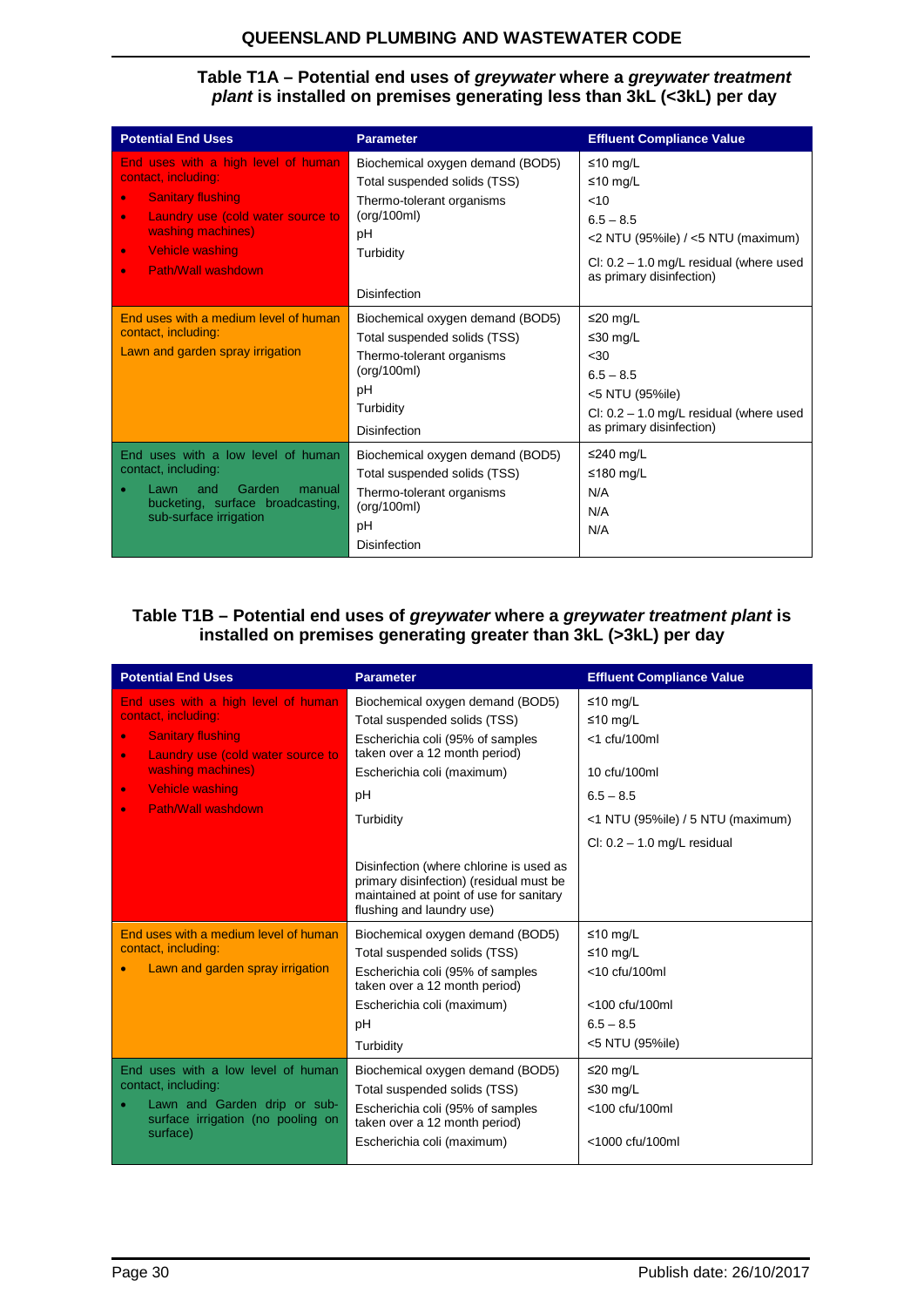#### **Table T1C – End uses of** *greywater* **where a** *closed loop greywater treatment system* **is installed on premises**

| <b>End Use</b>                                                                                                        | Parameter                    | <b>Effluent Compliance Value</b>                                                          |  |
|-----------------------------------------------------------------------------------------------------------------------|------------------------------|-------------------------------------------------------------------------------------------|--|
| End uses in closed loop greywater<br>treatment system with little or no human<br>contact for use in a washing machine | Escherichia coli (maximum) * | 10 cfu/100ml in any single sample. Less<br>than 1cfu//100ml in any<br>follow-up<br>sample |  |

**\* Note - Total dissolved solids, oil and grease and total suspended solids effluent compliance values for the operational functionality of the system may be conditioned as part of the testing approval.**

## **Table T2 - Estimate of** *greywater* **generated by an average house in a sewered area (3-bedroom home and four occupants)**

| <b>Greywater flow</b>                    | Litres/person/day |
|------------------------------------------|-------------------|
| Daily greywater flow from bathroom       | 60                |
| Daily <i>greywater</i> flow from laundry | 35                |
| Total for bathroom and laundry           | 95                |

## **Table T3 - Estimate of** *greywater* **generated by an average house in an unsewered area**

| Greywater flow total for bathroom and laundry | <b>Bedrooms</b> | Litres//day |
|-----------------------------------------------|-----------------|-------------|
| $1 - 5$                                       | 3               | 600         |
| $6 - 7$                                       |                 | 840         |
|                                               | 5               | 960         |
| $9 - 10$                                      | 6               | 1200        |

#### **Table T4 - Setback distances for subsurface** *land application area* **for a**  *greywater treatment plant* **or an** *on-site sewage treatment plant*

| <b>Feature</b>                                                                                                                           | <b>Horizontal Separation Distance (metres)</b> |            |         |
|------------------------------------------------------------------------------------------------------------------------------------------|------------------------------------------------|------------|---------|
| Distance from the edge of trench/bed excavation or<br>subsurface irrigation distribution pipework to the<br>nearest point of the feature | Up slope                                       | Down slope | Level   |
| Property boundaries, pedestrian paths, footings of<br>buildings, walkways, recreation areas, retaining wall<br>footings.                 |                                                | 4          |         |
| In ground swimming pools.                                                                                                                | 6                                              | 6          | 6       |
| In ground potable water tank.                                                                                                            |                                                | 6.         | 6.<br>∗ |

Note: For Primary effluent the distance from an in-ground potable water tank must be 15 metres.